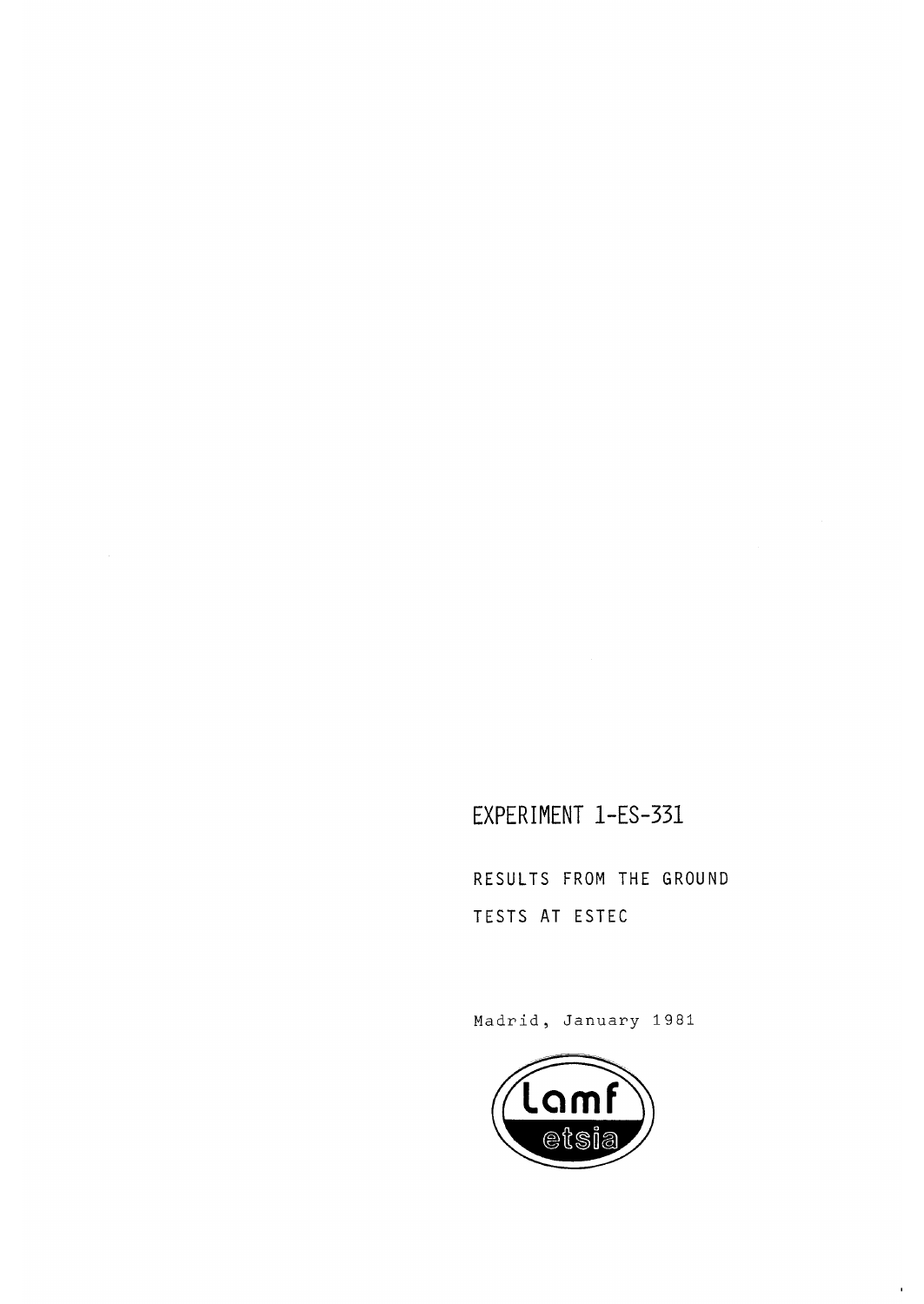# EXPERIMENT l-ES-331

Principal Investigator Prof. I. DA-RIVA

Personnel involved in ground experiments at ESTEC

1. From the PI group

Mr. J. Meseguer Mr. A. Sanz

2. From ESTEC

Mr. C. Connor

3. From FIAT CR

Mr. R. Librino with the cooperation of Dr. G. Russo

Time spent at ESTEC 3 days

 $\bar{\mathbf{r}}$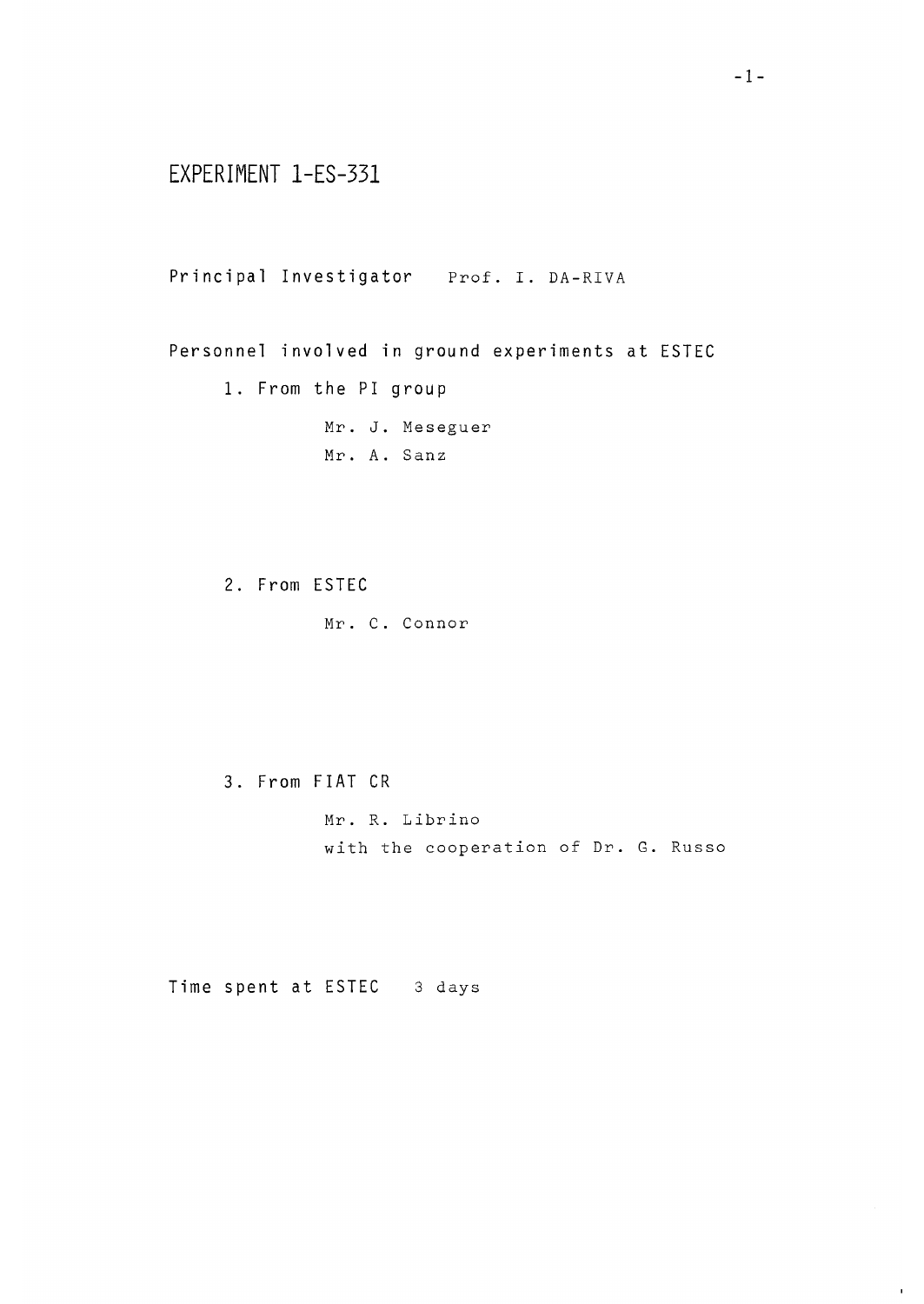# A) GROUND EXPERIMENT AT ESTEC

Al Outline of the ground experiment. (A full account, including main results, to be added as Appendix A). Concerning the outcome of the experiment, especial emphasis should be placed on points like: Repeatibility of desired observations (visual and instrumental). Sources of disturbances. Hardware performance. Handling. Quality of data. Need for additional, spoken or written, data. Etc. See Appendix A enclosed.

#### A2 Parameters which have been controlled.

All FPM parameters except: Camera A£B mode. Cine mode. Cleaning system. Disc heating and temperature measurement. Voltage difference between discs.

A3 Main difficulties found in the setting up. These difficulties are summarized in the following Table:

 $\mathbf{I}$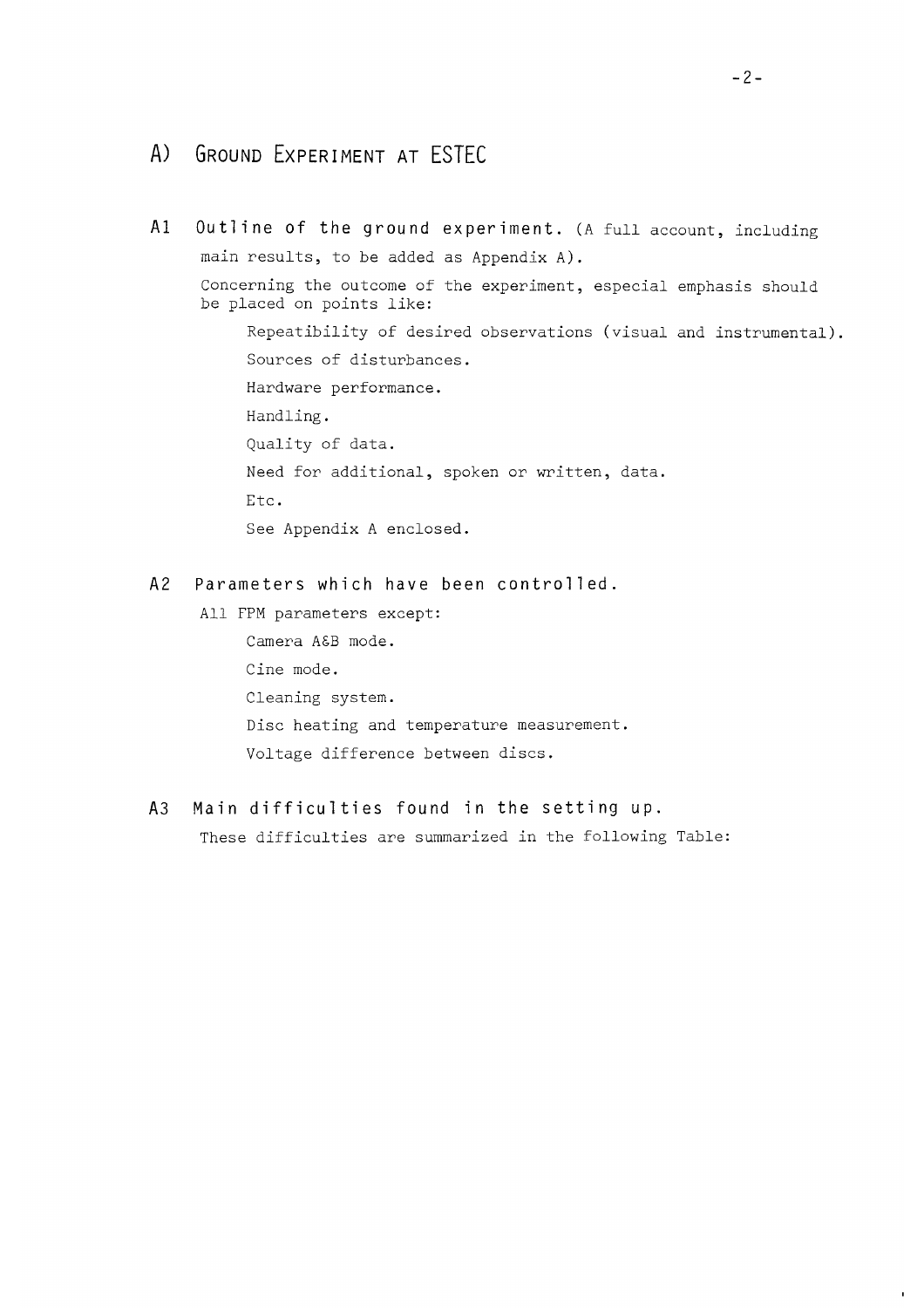|             | Task and/or Subsystem | Problem, Trouble $\overline{a,b}$                                                                         |
|-------------|-----------------------|-----------------------------------------------------------------------------------------------------------|
| Preparation | Working Liquid        | .Liquid selection and material compatibility.<br>X, 1, 4                                                  |
|             | Reservoir             | .Change of the reservoir between runs.<br>X, 1, 4                                                         |
|             | Cameras               | · Focusing.<br>X, 4<br>Shutter openning. X, 1, 2<br>.Change of the film. X,1                              |
| Operation   | Control Panel         | .Injection monitoring. X, 1, 2, 3                                                                         |
|             | Reservoir             | .Valve actuation. X,1<br>.Injection into low-volume liquid bridges.<br>X, 1, 3                            |
|             | Discs                 | .Optical access in short bridges. X, 3<br>.Wetting.<br>З                                                  |
|             | Film                  | .Non-standard development. 4,6                                                                            |
|             | Cameras               | .Magazine-camera assembling. X,4                                                                          |
|             | Lighting              | . Interference when camera B is used. $X$ , 5<br>.High luminosity requirement when using<br>camera A. X,5 |
| Cleaning    | Time Spent            | .Lack of solvents and appropriate procedures.<br>1.                                                       |

Main difficulties found in the setting-up of the ground experiment at ESTEC

- a X indicates that the trouble can be traced back, wholly or in part, to the FPM.
- 
- $b$  Numbers are used to range the problem according to the following key
	- 1. Waste of operating time.
	- 2. Hard operation.
	- 3. Risk of partial failure.
	- 4. Risk of total failure.
	- 5. Partial loss of information.
	- 6. Total loss of information.

 $\mathbf{r}$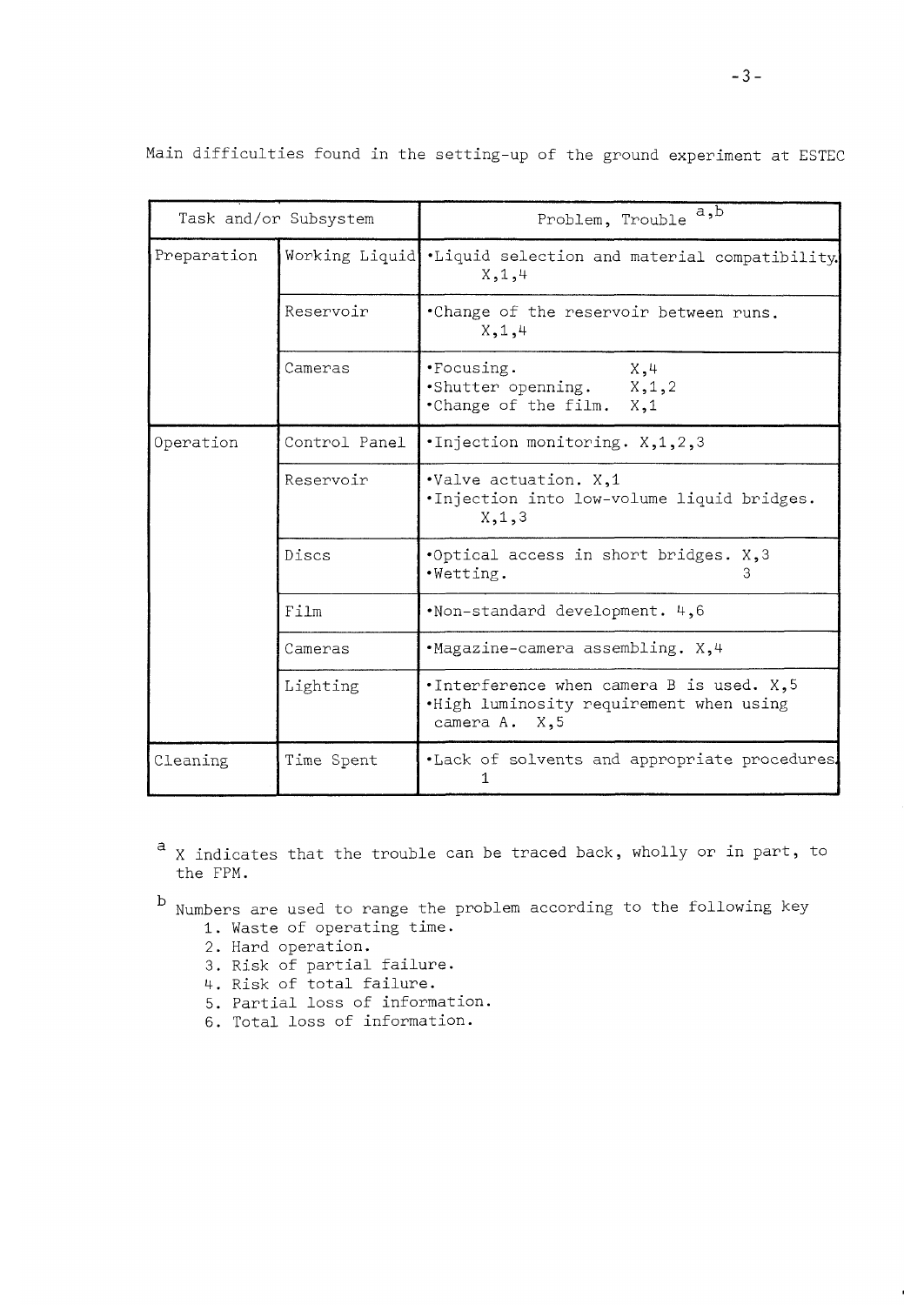A4 Time devoted to the performance of the experiment itself,

| Day | Time devoted       |
|-----|--------------------|
|     | m<br>40            |
| 2   | 3 h<br>m<br>30     |
|     | $2^{h}$<br>m<br>30 |

A5 Bar chart of the ground experiment

| Time<br>(h)<br>Days | 1 | $\overline{2}$ | 3 | 4 | 5 | $6\phantom{1}6$ | 7 | 8 |
|---------------------|---|----------------|---|---|---|-----------------|---|---|
|                     |   |                |   |   |   |                 |   |   |
| $\overline{2}$      |   |                |   |   |   |                 |   |   |
| 3                   |   |                |   |   |   |                 |   |   |
| 4                   |   |                |   |   |   |                 |   |   |
| 5                   |   |                |   |   |   |                 |   |   |
| 6                   |   |                |   |   |   |                 |   |   |

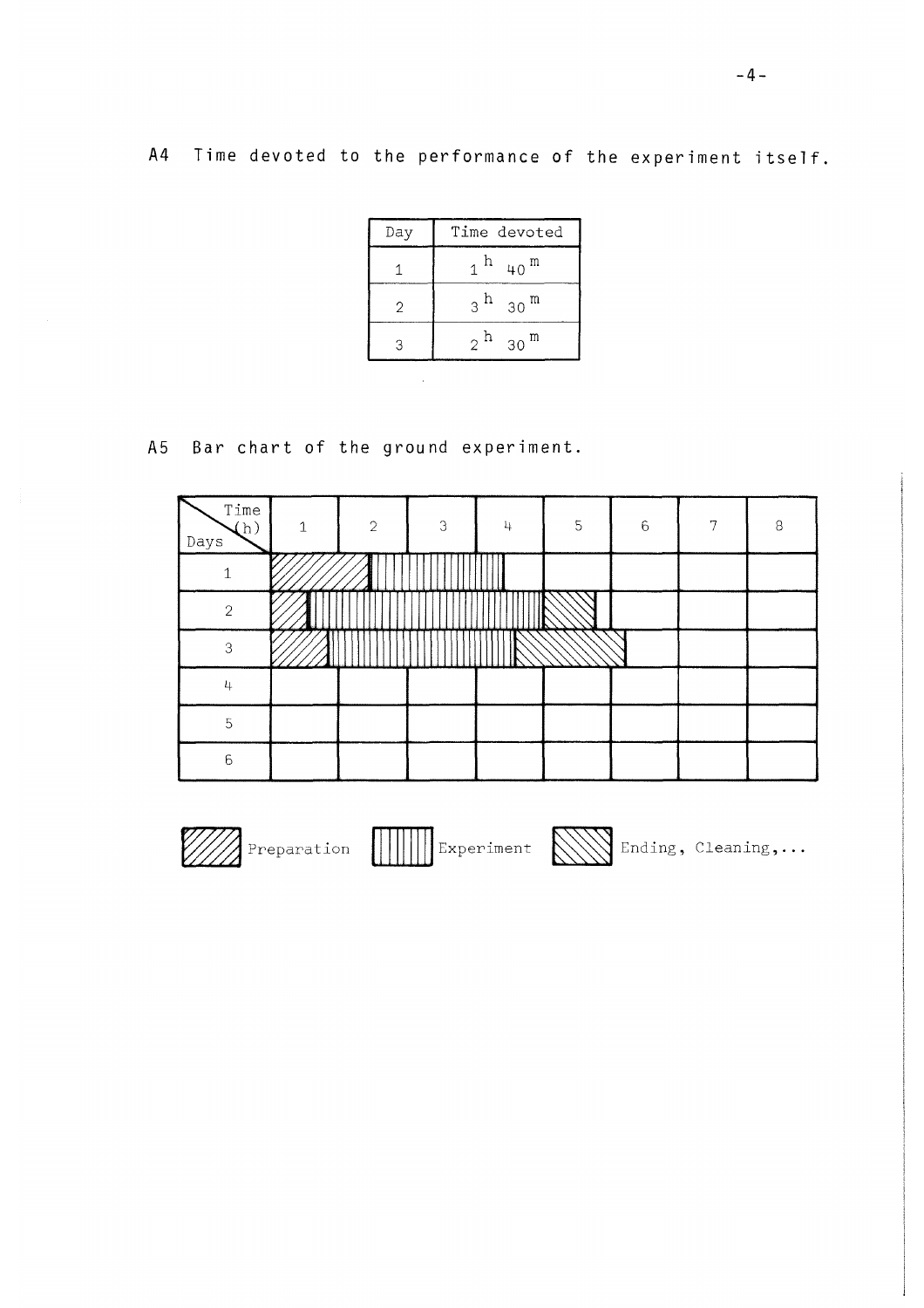## B) FLIGHT EXPERIMENT VS. GROUND EXPERIMENT

Bl Connections between ground and flight experiment. The sequence in the ground experiment was that foreseen for the flight

experiment with the following two differences:

- 1°) Short bridges (L/D^0.5) were simulated instead of slender bridges (L/D>2) because of the geometrical limitations introduced by the Plateau tank.
- 2°) Only camera B was used, to avoid the interference with the background light normal to the axis of the liquid bridge.
- B2 Defects in the FPM engineering model and their implications in the flight experiment.

See A3.

B3 Changes to be introduce in the flight experiment to cope with the FPM real capabilities.

Several of the troubles which can be attributed to the FPM in its present status (A3) could be overcome through changes in the operating sequence of this particular experiment.

— The optical inaccessibility of the bridge, when its length is small, could severely difficult the control of both the bridge formation and the final liquid suction process. Changes in the operating sequence will require a toughful consideration of both phenomena.

— The problems associated to the troublesome background illumination normal to the bridge axis, which interferes with the filming of camera B, should be solved by all means. Otherwise, only camera B should be used, in order to avoid a loss of quality of the pictures taken and a waste of film. This simplistic solution will, in any case, entail the loss of very useful information.

B4 Updated step by step description of the flight experiment. (To be enclosed as Appendix B).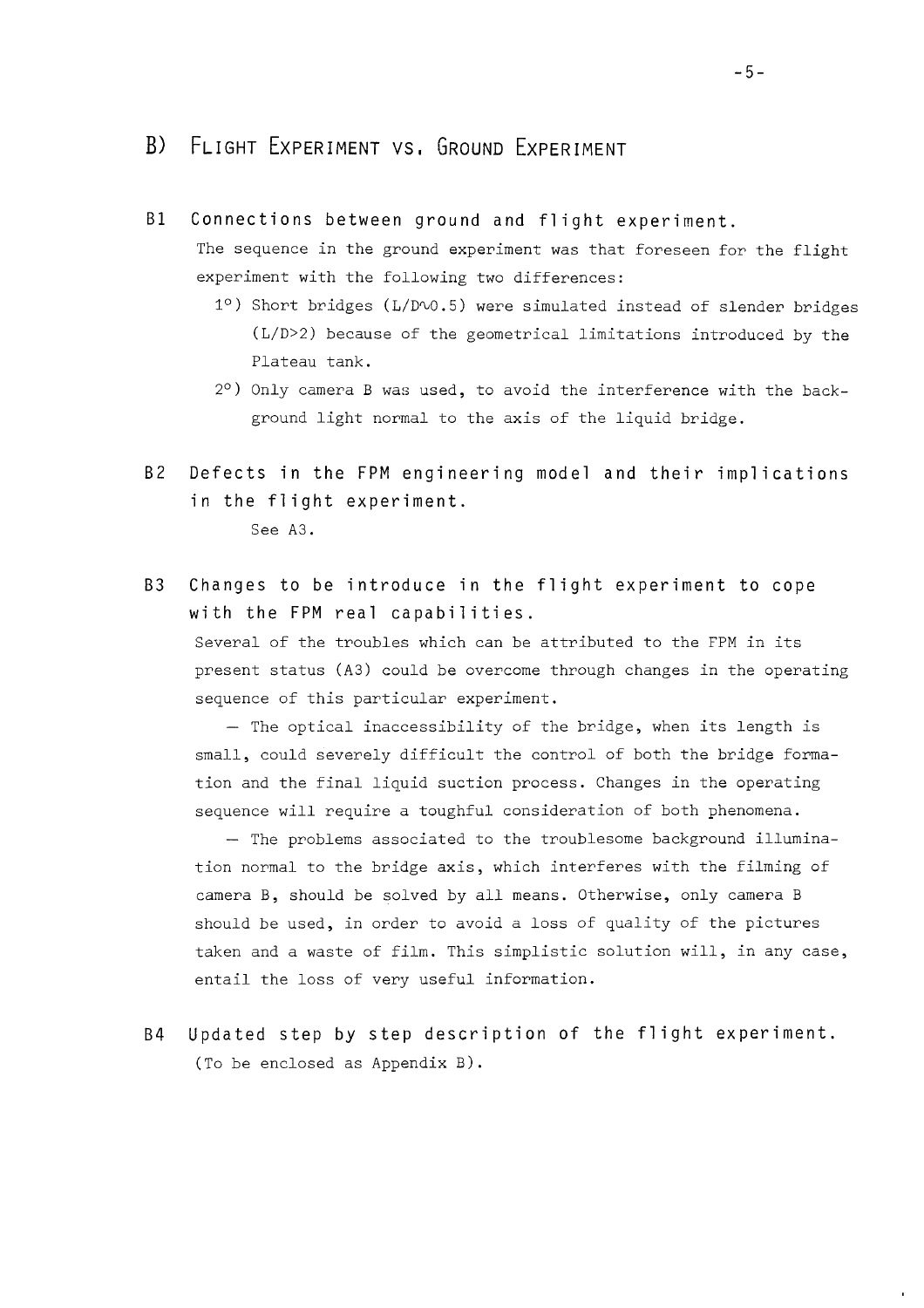- 0 TOPICS FOR FURTHER DISCUSSION
- Cl Working liquids. If new suggestions, please quote relevant characteristics.

Viscosity of the DOF-DBF mixture should be measured, in a relevant temperature range.

An alternative liquid, with similar characteristics should be found, otherwise the incompatibility problem must be solved via new joint materials.

Easy cleaning is a truly important prerequisite in the selection of new liquids.

- $C2$  Reappraisal of the total required photo-film, (taking into account: a) Experience from the ground experiment, b) Limitations foreseen in data acquisition and analysis). 2870 frames.
- C3 Interest in other FPM experimental results. Mainly: 1-ES-327 (Dr. J.M. Haynes). l-ES-328 (Prof. L.G. Napolitano). l-ES-329 (Dr. J.F. Padday).
- C4 General impressions about FPM and suggestions for further modifications.

The FPM presents several deficiences, among them:

- a) In connection with the visualization system
	- Chosen cameras are hard to use and to control
	- Absence of parallax-correcting lens
	- Interference between both illuminating systems
	- •Optical inaccessibility of short bridges.
- b) In connection with the control system
	- The monitoring of the injection process is difficult and, being against intuition, causes some perplexity in the experimenter.
	- Cine cameras cannot perform independently of each other.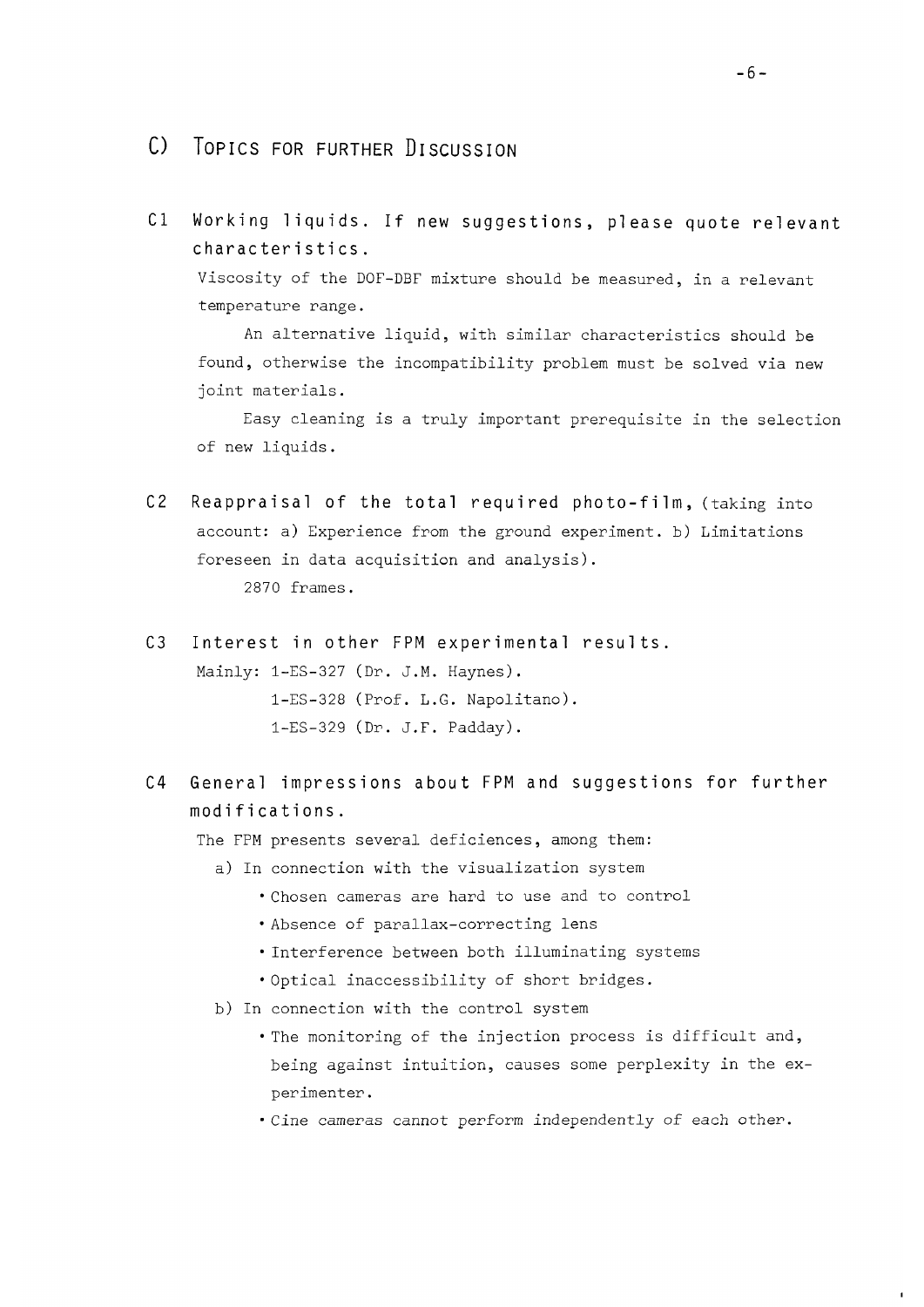•A button to synchronize the starting of the sequence is missing.

- c) In connection with the step by step performance of the experiment
	- Transition from isorotation to counter-rotation presents a jump of ±5 rpm, which could produce the explosive breakdown of the liquid bridge.

Several among these deficiences could be overcome before long through minor changes.

 $\blacksquare$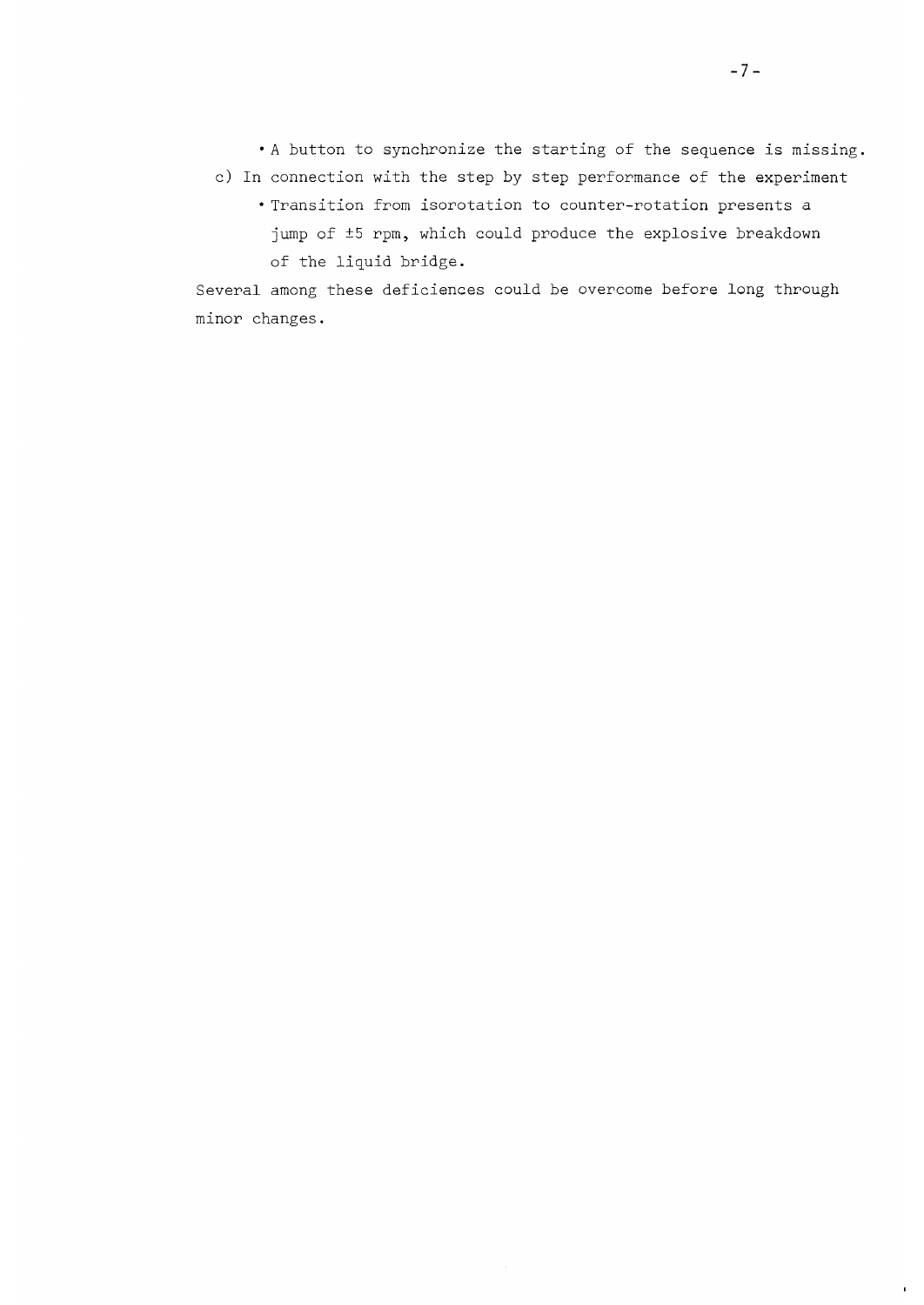### D) FINAL COMMENTS

Dl Convenience of a new stage at ESTEC or elsewhere.

We are not completely pleased with the results of our first stage at ESTEC, in spite of the very cooperative attitude of the people involved in it. Thence, we strongly support the convenience of further ground testing the FPM with the aim of overcoming many of the difficulties we faced. In particular we would like to study:

- The production of slender bridges (with the adequate experimental set up).
- The use of the Video News-Colour film for recording the internal fluid flow.

This film seems to meet most of the requirements of the several experimenters and can be commercially developed.

D2 Assuming that this stage is deemed convenient, please indicate which experimental devices will be required.

> FPM GSE

Plateau tank facility suited to the production of slender bridges. (Tank, reservoirs and disc supports).

#### D3 Other comments.

The changes required to overcome the deficiencies indicated in C4 should be introduced as far as possible.

A more effective cooperation between the several groups involved in the preparation of the FPM space experiments is badly required with the twofold aim of

Avoiding duplication of efforts.

Placing particular emphasis in the reduction of the time required to perform the space experiment. Minimizing changes of discs, reservoirs and photographic films.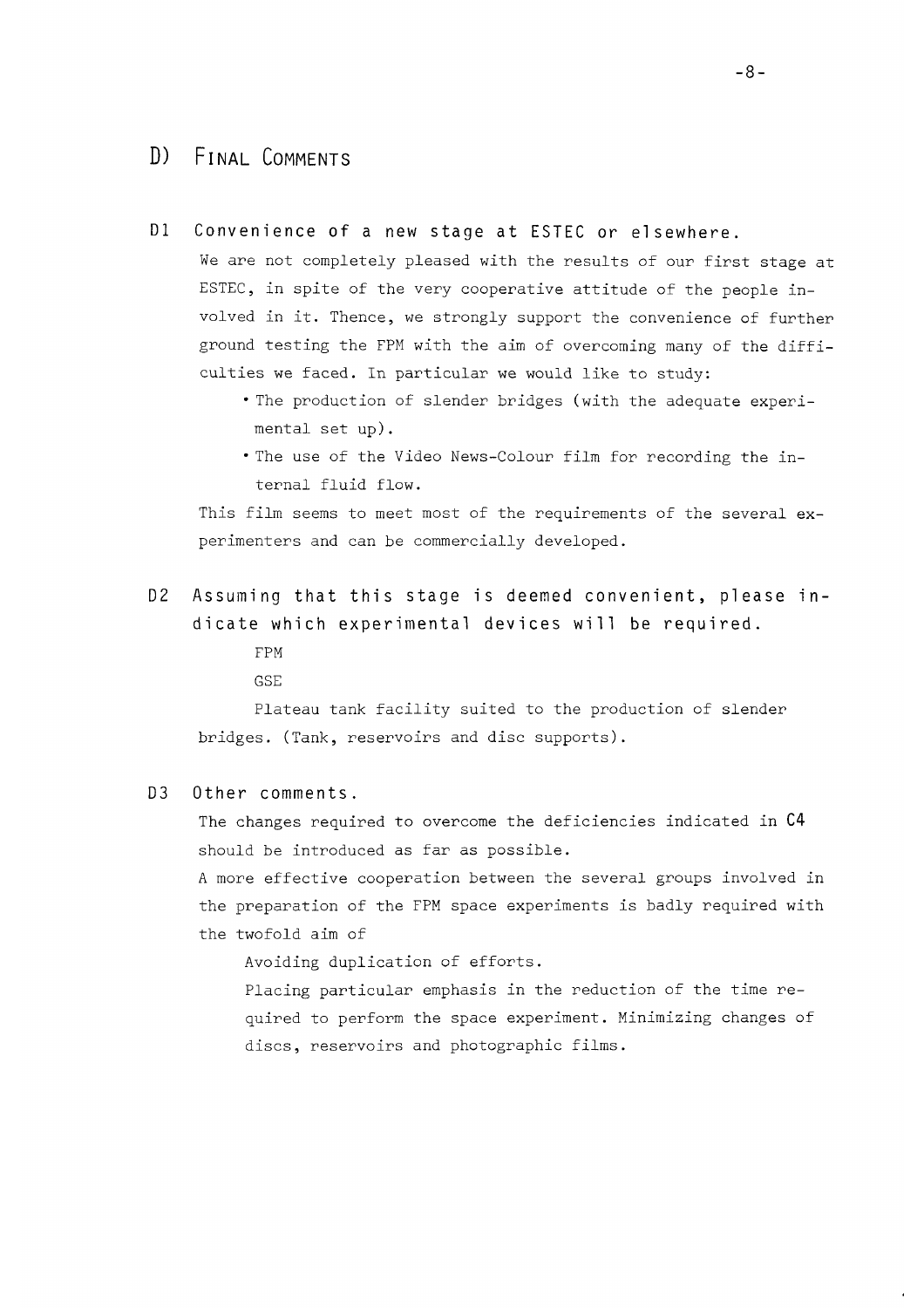#### **APPENDIX A**

The tests undertaken at ESTEC are summarized in Table 1. Each test consists of three tasks, namely: preparation, operation and cleaning. Details concerning such tasks are given in Tables 2 and 3 (see also Fig. 1) .

Additional work performed at LAMF was intended to define the optimal filming parameters of SO-115 film. This film gave rather defective results, probably because of improper development. A comparison of this film with the Video News-Colour film, kindly supplied by ESTEC personnel, is shown in Table 4 .

Micrographs of the negatives taken with the several films are shown in Fig. 2, which gives the resolution obtained with these films.

Because of the bad quality of the pictures taken, comparison between the experiments and the theoretical results was limited to the analysis of the pictures obtained during a breaking-down sequence (4th sequence in Table 1). Two of these pictures are shown in Fig. 3. The contour lines for several instants during the breaking-down sequence, together with the contour lines theoretically obtained, for the same volume and slenderness, appear in Fig. 4. Relevant parameters for both experimental and theoretical curves are given in Table 5.

Fig. 5 gives several equilibrium shapes as deduced from the theoretical analysis. The full straight line OD would correspond to the theoretical evolution of the liquid bridge according to the steady-state theory, which looks valid except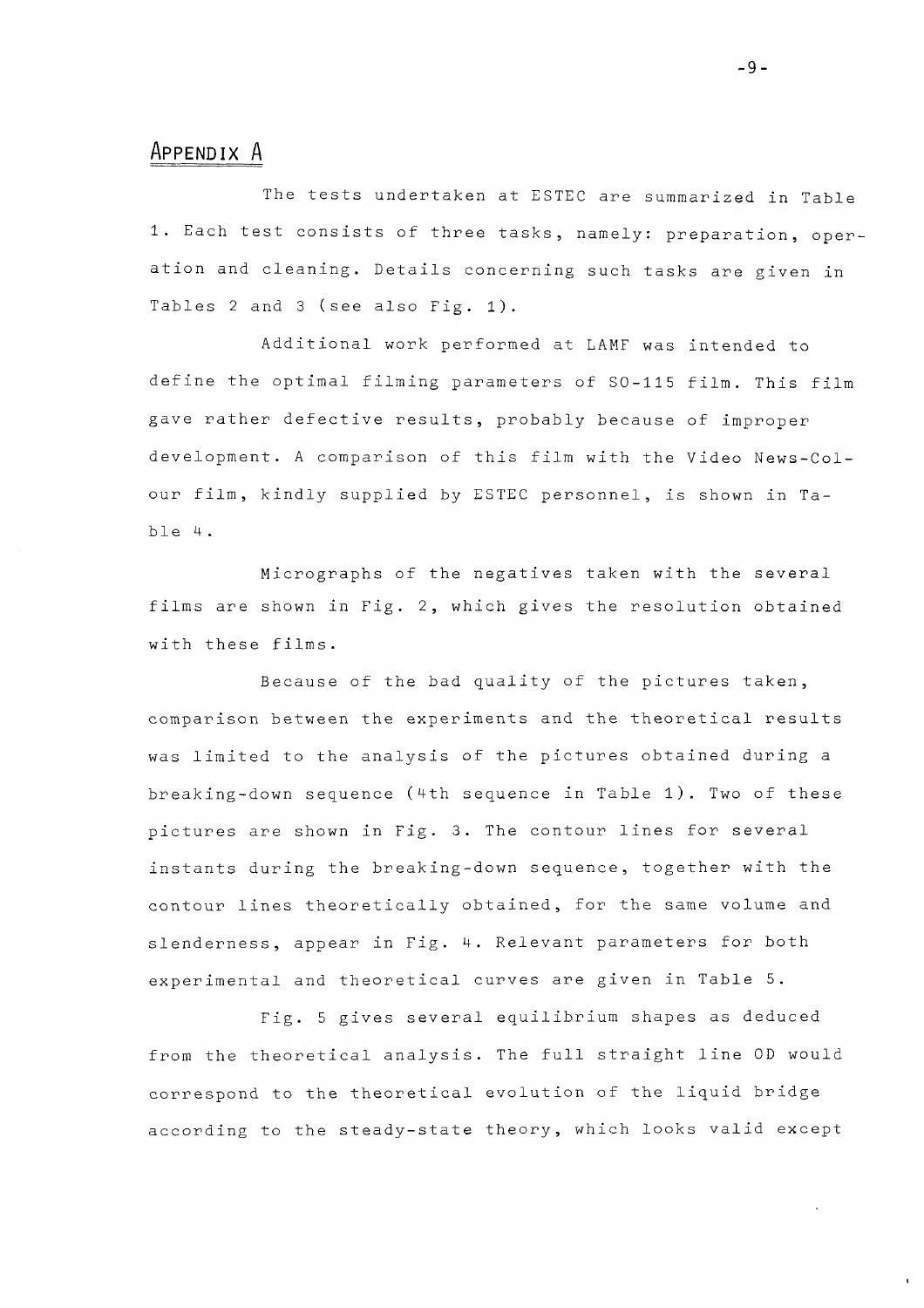near breaking-down conditions.

The asymmetry exhibited by the experimental curves could be justified by the detachment of the bridge from the upper disc edge. This detachment is attributed, on one side, to the fact that line OD goes fairly close to the curve corre sponding to the theoretical detachment from the disc edge and, on the other side, to some residual buoyancy.

The interrupted straight line OP in Fig. 5, not so close to the detachment limit as OD was, corresponds to the test performed with the aim of simulating the sequence of the proposed space experiment. Pictures taken during this test clearly showed, see f.e. Fig. 6, that detachment from the edge of the top disc resulted even in this case.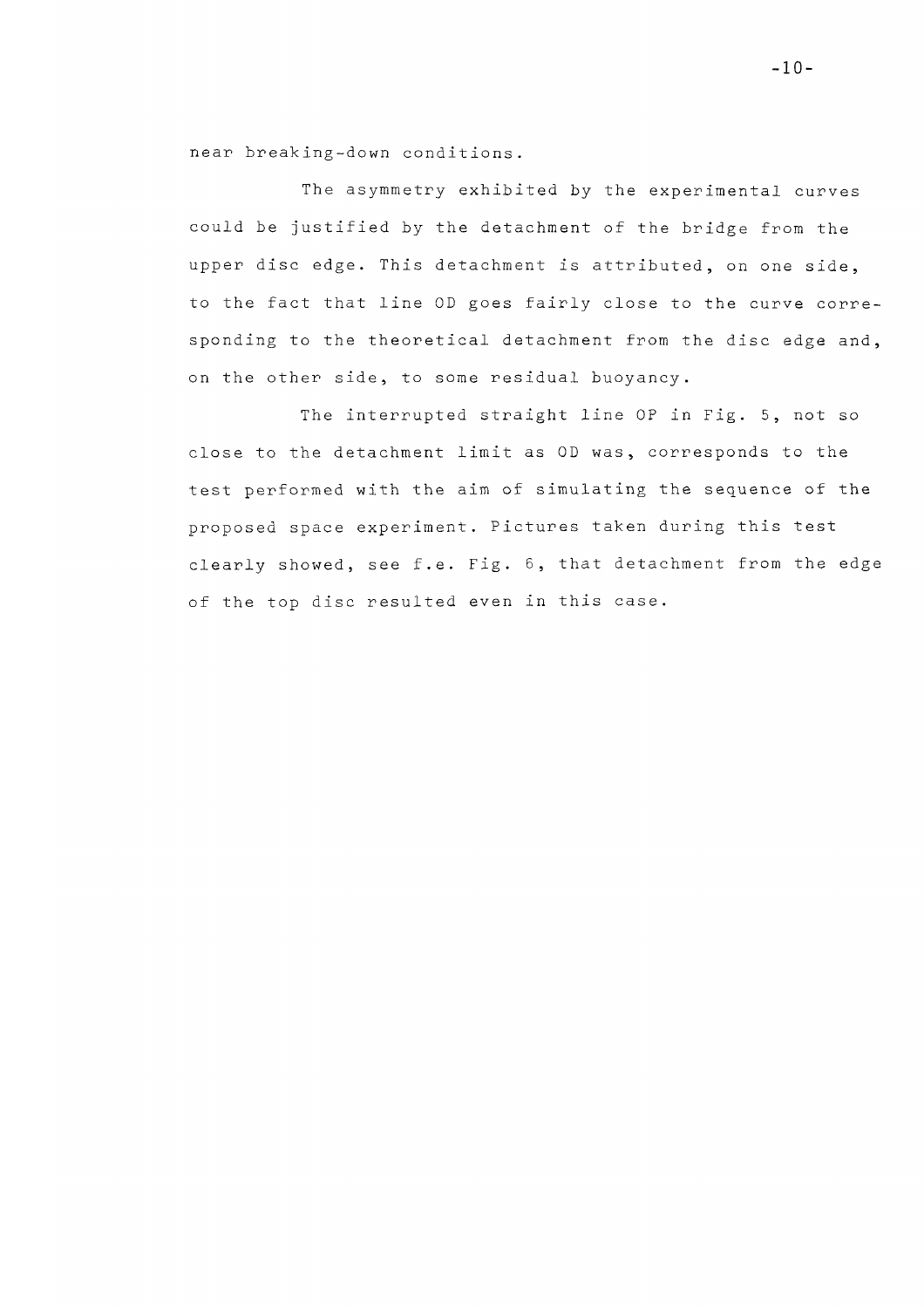#### Table 1

#### Tests performed by Lamf at ESTEC

| <b>TYPE</b>                                                             | LAYOUT                                                                                                         | FILMING <sup>a</sup>                                    | TASKS <sup>b</sup>                                                                                                             | DESCRIPTION & COMMENTS                                                                                                                                                                                                                                                                                                      |
|-------------------------------------------------------------------------|----------------------------------------------------------------------------------------------------------------|---------------------------------------------------------|--------------------------------------------------------------------------------------------------------------------------------|-----------------------------------------------------------------------------------------------------------------------------------------------------------------------------------------------------------------------------------------------------------------------------------------------------------------------------|
| Test of equipment<br>and familiari-<br>zation.                          | Plateau tank shape:<br>Cylindrical.<br>Auxiliary discs:<br>Planar and conical,<br>both 80 mm in diam-<br>eter. | Technical Pan<br>Film S0-115                            | Filling-up<br>Isorotation<br>Stopping<br>Rotation<br>Stopping<br>Vibration<br>Disalignment<br>Breaking-down<br>Removal         | Familiarization with the controls<br>of the FPM, particularly with the<br>relative motion of disc 1 and the<br>piston in the liquid reservoir.<br>Behavior of low-slenderness<br>bridges, breaking down by liquid<br>suction.<br>Poor quality pictures because of<br>wrong development procedures.                          |
|                                                                         | Plateau tank shape:<br>Cylindrical.<br>Auxiliary discs:<br>Planar, both 15 mm<br>in diameter.                  |                                                         | Filling-up<br>Breaking-down<br>Filling-up<br>Breaking-down<br>Removal<br>Filling-up<br>Breaking-down by<br>rotation            | Axisymmetric and C mode instabil-<br>ities in low volume bridges.<br>Poor quality pictures because of<br>wrong development procedures.                                                                                                                                                                                      |
|                                                                         | Plateau tank shape:<br>Parallelopipedic.<br>Auxiliary discs:<br>Planar, both 80 mm<br>in diameter.             | Technical Pan<br>$Film$ SO-115 and<br>Video News-Colour | Filling-up<br>${\tt Breaking-down}^{\mathbf{C}}$                                                                               | Pictures of a liquid bridge at<br>rest aiming at the definition of<br>the optimum filming conditions.<br>Breaking-down sequence.                                                                                                                                                                                            |
| Simulation and<br>sequence checking<br>of experiment<br>$1 - ES - 331.$ | Plateau tank shape:<br>Cylindrical.<br>Auxiliary discs:<br>Planar and conical.<br>both 80 mm in diam-<br>eter. | Linagraph<br>Shellburst Film<br>2476                    | Filling-up<br>Vibration<br>Rotation<br>Counter-rotation<br>Isorotation<br>Disalignment<br>Stopping<br>Breaking-down<br>Removal | Step-by-Step simulation of the<br>sequence.<br>Because of geometrical con-<br>straints the largest achievable<br>slenderness was L/D=0.43.<br>Breaking-down was performed by<br>sucking the liquid off the<br>bridge.<br>Good quality pictures although<br>the tracer density is too low be-<br>cause of buoyancy problems. |

Filming parameters used with SO-115 and 2476 films were suggested by FIAT, as summarized in the table below, which gives also the most salient features oj the mentioned films.

| <b>FILM</b>                          | Kodak Technical Pan Film<br>$SO-115$ (Negative)    | Linagraph Shellburst Film<br>2476<br>(Negative) | Video News-Colour<br>(Reversible) |
|--------------------------------------|----------------------------------------------------|-------------------------------------------------|-----------------------------------|
| ASA Sensitivity                      | 50                                                 | 250                                             | 400                               |
| Resolution (lines/mm)                | 320                                                | 160                                             |                                   |
| Illumination                         | Background with green<br>filter "Green Wratten 74" | In the meridian plane<br>without filter         |                                   |
| Diaphragm opening                    | 11                                                 | 4                                               |                                   |
| Shutter angle                        | $30^\circ$                                         | 110°                                            |                                   |
| Filming mode<br>(command on the FPM) | Brief Exposure                                     | Time Exposure                                   |                                   |
| Suggestions                          | Outer shape of the bridge                          | Internal flow pattern                           | Outer shape of the bridge         |

Ancillary activities not enclosed in this Table are: preparation before t<mark>esting, and disa</mark>ssembling .<br>and cleaning after testing.

Pictures taken with the aim of comparing theory with experiments.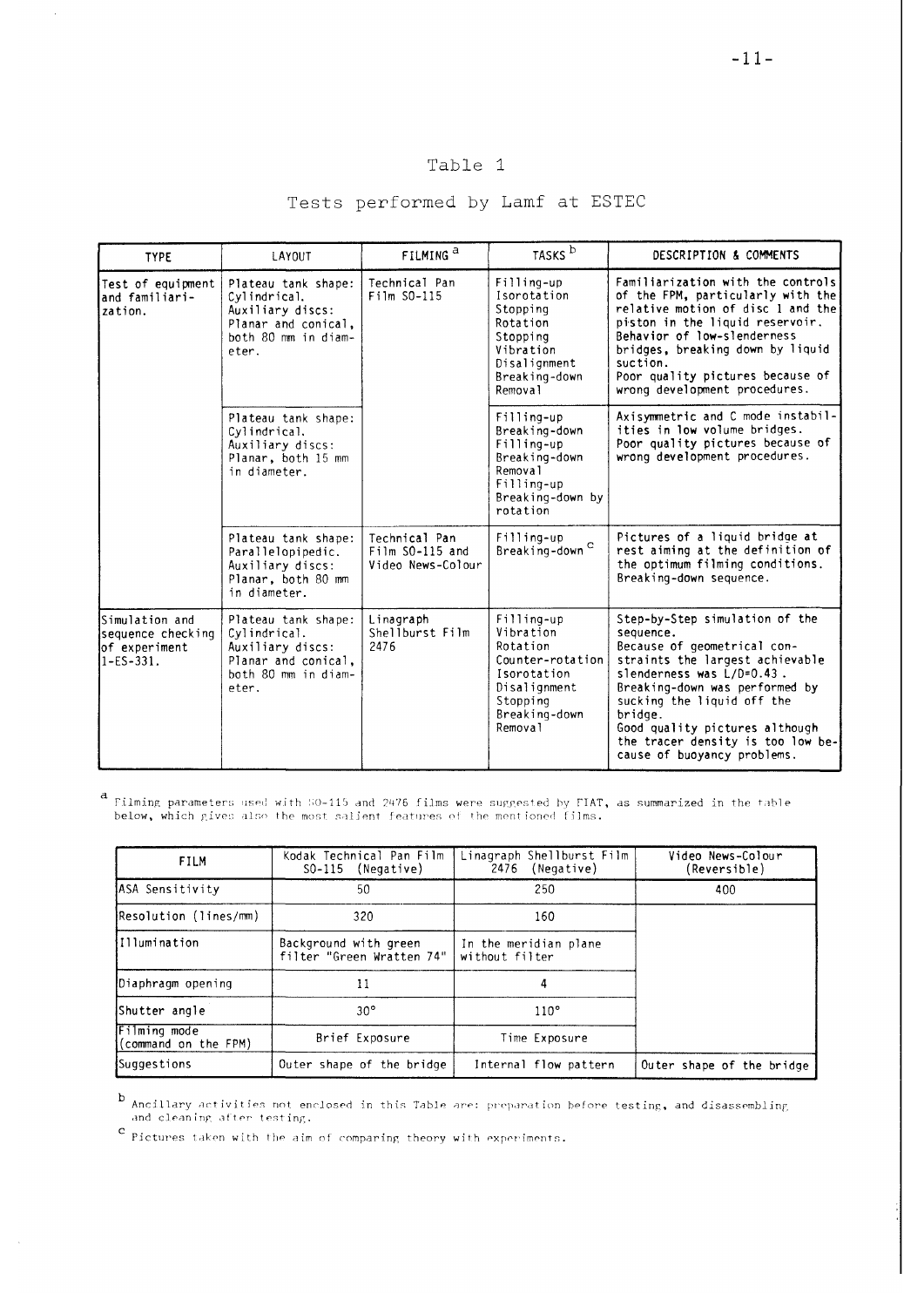### Table 2

Different activities during preparation, disassembling and cleaning. (See Fig. 1 for details).

| Task                          | Activity                                                                                                                                                                                                                                                                                                                                                                                                                                                                                                                                                                                                                                                                                                                                                                                                                                                                                                                                                                                 |
|-------------------------------|------------------------------------------------------------------------------------------------------------------------------------------------------------------------------------------------------------------------------------------------------------------------------------------------------------------------------------------------------------------------------------------------------------------------------------------------------------------------------------------------------------------------------------------------------------------------------------------------------------------------------------------------------------------------------------------------------------------------------------------------------------------------------------------------------------------------------------------------------------------------------------------------------------------------------------------------------------------------------------------|
| Preparation                   | .Assembling the auxiliary bottom disc in the<br>Plateau tank.<br>.Placing the Plateau tank on disc 2 inside the<br>FPM test chamber.<br>.Plateau tank filling with distilled water.<br>. Preparation of a working liquid with the right<br>density.<br>.Seeding tracers in the working liquid.<br>.Setting up the working liquid reservoir in the<br>FPM.<br>.Filling up the reservoir with the working<br>liquid.<br>.Disassembling the working liquid reservoir for<br>liquid degassing purposes.<br>.Installing back the working liquid reservoir in<br>the FPM.<br>.Assembling disc 1 which incorporates the auxil-<br>iary top disc support.<br>.Setting up auxiliary top disc.<br>.Placing film cassette into the magazine.<br>.Loading camera B with magazine.<br>.Setting camera B (diaphragm, shutter).<br>.Contacting top and bottom auxiliary discs with<br>each other.<br>.Resetting counters in the control panel.<br>. Forming the cylindrical liquid bridge. <sup>a</sup> |
| Disassembling<br>and Cleaning | .Disassembling the auxiliary top disc.<br>.Disassembling disc 1 which incorporates the<br>auxiliary top disc support.<br>.Plateau tank draining.<br>.Taking Plateau tank out the FPM test chamber.<br>.Cleaning tank, FPM, auxiliary discs, supports,<br>etc.<br>.Taking the reservoir out the FPM.<br>.Working liquid reservoir draining.<br>.Disassembling working liquid reservoir.<br>.Cleaning the several parts of the working liq-<br>uid reservoir.<br>.Assembling back the working liquid reservoir.                                                                                                                                                                                                                                                                                                                                                                                                                                                                            |

In those tests where the conical disc was used.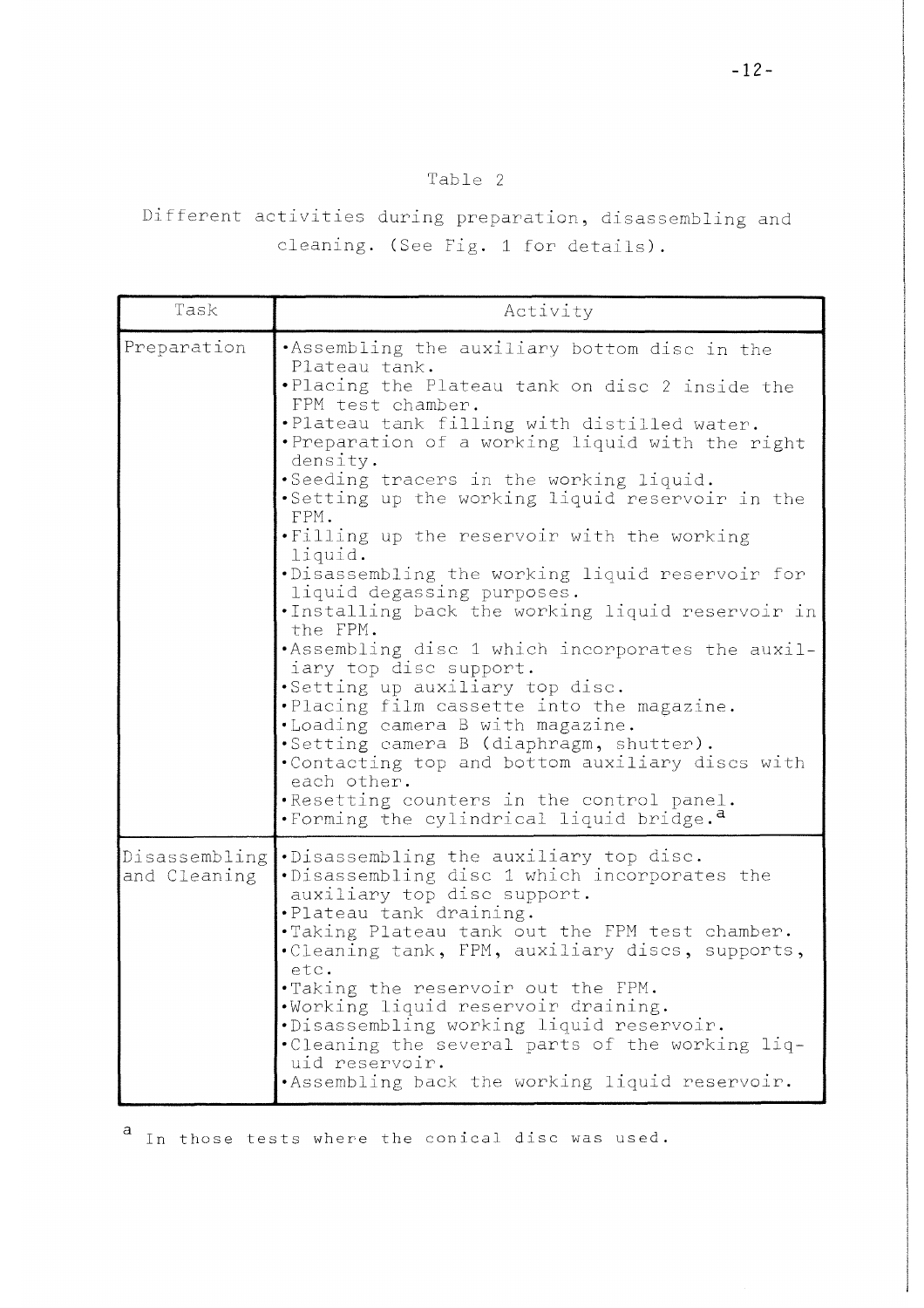

Fig. 1. Layout of the ground support experiment: 1. Disc 1 (Feeding End Plate); 2. Disc 2 (Opposite End Plate); 3A. Working liquid reservoir; 3B. Pistons; 3C. Outer case; 3D. Manual injection; 3E. Valve; 4. Sliding cylinder incorporating disc 1 and injection system; 5. Camera B (VINTEN MK 3); 6. Mirror; 7. Plateau tank and auxiliary discs.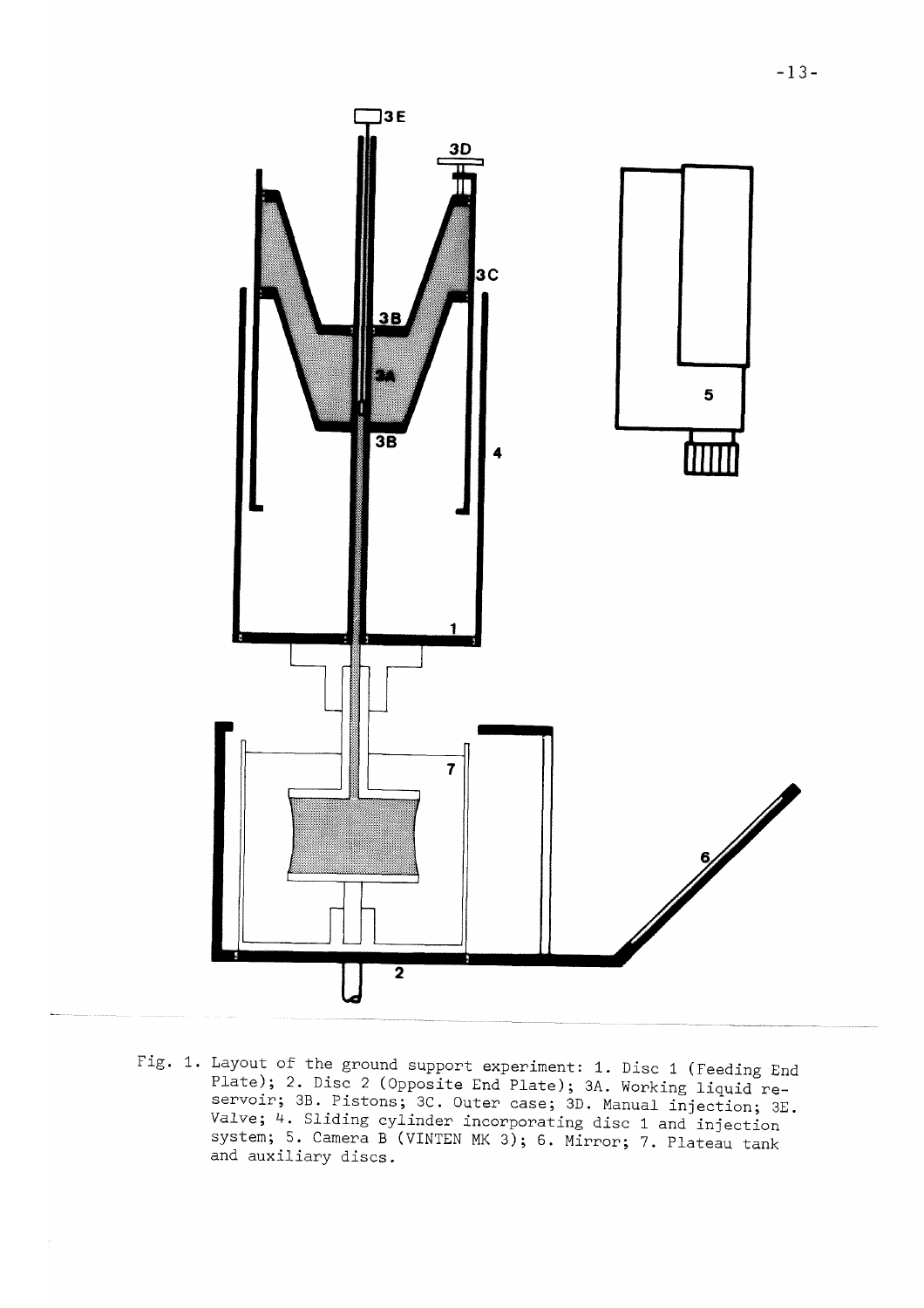#### Table 3

Simulated sequence of the experiment 1-ES-331 performed at ESTEC by using the Plateau technique. <sup>a</sup>

Working liquid: mixture of di-n-butyl phthalate and di-iso-octyl phthalate, approx. 1:3 by volume. Bath: distilled water.

|                     | COMMAND       |                                | OPERATION           | FILLING |             | VIBRATION  |             |   |         | ROTATION    |                |   | COUNTER-<br>ROTATION |                         |   | $ISO-$<br>ROTATION |   |   | DISA-<br>LIGNMENT |           | STOPPING |   |   | BREAKING |    |   | REMOVAL |    |                |
|---------------------|---------------|--------------------------------|---------------------|---------|-------------|------------|-------------|---|---------|-------------|----------------|---|----------------------|-------------------------|---|--------------------|---|---|-------------------|-----------|----------|---|---|----------|----|---|---------|----|----------------|
|                     |               |                                | POSITION [mm] 040.0 |         |             |            |             |   |         |             |                |   |                      |                         |   |                    |   |   |                   |           |          |   |   | 040.0    |    |   | 000.2   |    |                |
|                     | تم<br>μ.      | SPEED [um/s]                   |                     | .266    |             |            |             |   |         |             |                |   |                      |                         |   |                    |   |   |                   |           |          |   |   | .000     |    |   | .300    |    |                |
| AXIAL MOVEMENT      | $\circ$ .     |                                | POSITION [mm] 015.0 |         |             |            |             |   |         |             |                |   |                      |                         |   |                    |   |   |                   |           |          |   |   | 040.0    |    |   | 000.2   |    |                |
|                     | RES.          | SPEED [am/s]                   |                     | .100    |             |            |             |   |         |             |                |   |                      |                         |   |                    |   |   |                   |           |          |   |   | .250     |    |   | .300    |    |                |
|                     |               | RESET                          |                     |         |             |            |             |   |         |             |                |   |                      |                         |   |                    |   |   |                   |           |          |   |   |          |    |   |         |    |                |
|                     |               | START                          |                     |         | M           |            |             |   |         |             |                |   |                      |                         |   |                    |   |   |                   |           |          |   |   |          | lм |   |         | M. |                |
|                     |               | STOP                           |                     |         | $\mathsf A$ |            |             |   |         |             |                |   |                      |                         |   |                    |   |   |                   |           |          |   |   |          |    | А |         |    | $\overline{A}$ |
|                     |               | SPEED [rpm]                    |                     |         |             |            |             |   | $+10.0$ |             |                |   |                      |                         |   |                    |   |   |                   |           | 00.0     |   |   |          |    |   |         |    |                |
|                     | ₽             | RAMP [s/rpm]                   |                     |         |             |            |             |   |         | $\mathbf 1$ |                |   |                      |                         |   |                    |   |   |                   |           | 0        |   |   |          |    |   |         |    |                |
| ROTATIONAL MOVEMENT | نم<br>نا      | <b>START</b>                   |                     |         |             |            |             |   |         |             | $\overline{M}$ |   |                      |                         |   |                    |   |   |                   |           |          |   |   |          |    |   |         |    |                |
|                     |               | STOP                           |                     |         |             |            |             |   |         |             |                |   |                      |                         |   |                    |   |   |                   |           |          |   |   |          |    |   |         |    |                |
|                     |               | SPEED [rpm]                    |                     |         |             |            |             |   |         |             |                |   | $-10.0$              |                         |   | $+10.0$            |   |   |                   |           | 00.0     |   |   |          |    |   |         |    |                |
|                     | A             | RAMP [s/rpm]                   |                     |         |             |            |             |   |         |             |                |   | $\mathbf{1}$         |                         |   | $\mathbf{1}$       |   |   |                   |           | 0        |   |   |          |    |   |         |    |                |
|                     | $\frac{a}{c}$ | START                          |                     |         |             |            |             |   |         |             |                |   |                      | M                       |   |                    | M |   |                   |           |          |   |   |          |    |   |         |    |                |
|                     |               | STOP                           |                     |         |             |            |             |   |         |             |                |   |                      |                         |   |                    |   |   |                   |           |          |   |   |          |    |   |         |    |                |
|                     |               | SYNC.                          |                     |         |             |            |             |   |         |             |                |   |                      |                         |   |                    |   |   |                   |           |          |   | M |          |    |   |         |    |                |
|                     |               |                                | B                   | $\star$ |             | $\star$    |             |   |         | $\star$     |                |   | $\star$              |                         |   | $\star$            |   |   | $\star$           |           | $\star$  |   |   | $\star$  |    |   |         |    |                |
|                     |               | CAMERA                         | A&B                 |         |             |            |             |   |         |             |                |   |                      |                         |   |                    |   |   |                   |           |          |   |   |          |    |   |         |    |                |
|                     |               | CINE                           |                     |         |             |            |             |   |         |             |                |   |                      |                         |   |                    |   |   |                   |           |          |   |   |          |    |   |         |    |                |
|                     | <b>HODE</b>   | BRIEF EXP.                     |                     |         |             |            |             |   |         |             |                |   |                      |                         |   |                    |   |   |                   |           |          |   |   |          |    |   |         |    |                |
|                     |               | TIME EXP.                      |                     | $\star$ |             | $\star$    |             |   |         | $\star$     |                |   | $\star$              |                         |   | $\star$            |   |   | $\star$           |           | $\star$  |   |   | $\star$  |    |   |         |    |                |
| SHOOTING            |               | TIME EXP.                      | 0.25                |         |             |            |             |   |         |             |                |   |                      |                         |   |                    |   |   |                   |           |          |   |   |          |    |   |         |    |                |
|                     |               | [s]                            | 0.50                | $\star$ |             | $\star$    |             |   |         | $\star$     |                |   | $\star$              |                         |   | $\star$            |   |   | $\star$           |           | $\star$  |   |   | $\star$  |    |   |         |    |                |
|                     |               | INTERVAL [s]                   |                     | 01.0    |             | 01.0       |             |   |         | 01.0        |                |   | 01.0                 |                         |   | 01.0               |   |   | 01.0              |           | 01.0     |   |   | 01.0     |    |   |         |    |                |
|                     |               | FRAME NUMBER                   |                     | 170     |             | 050        |             |   |         | 050         |                |   | 050                  |                         |   | 080                |   |   | 020               |           | 050      |   |   | 100      |    |   |         |    |                |
|                     |               | START                          |                     |         | M           |            | $\,$ M $\,$ |   |         |             | M              |   |                      | $\overline{\mathsf{M}}$ |   |                    | M |   |                   | М         |          | M |   |          | M  |   |         |    |                |
|                     |               | <b>STOP</b>                    |                     |         | A           |            |             | Α |         |             |                | Α |                      |                         | A |                    |   | A |                   | A         |          |   | A |          |    | A |         |    |                |
|                     |               | AMPLITUDE <sup>e</sup> [mm]    |                     | $\circ$ |             | 0.5        |             |   |         |             |                |   |                      |                         |   |                    |   |   |                   |           |          |   |   |          |    |   |         |    |                |
|                     |               | OSC. FREQ. [Hz]                |                     |         |             | 1.00       |             |   |         |             |                |   |                      |                         |   |                    |   |   |                   |           |          |   |   |          |    |   |         |    |                |
| VIBRATION           |               | RAMP                           | <b>SLOW</b>         |         |             |            |             |   |         |             |                |   |                      |                         |   |                    |   |   |                   |           |          |   |   |          |    |   |         |    |                |
|                     |               |                                | FAST                |         |             | $^{\star}$ |             |   |         |             |                |   |                      |                         |   |                    |   |   |                   |           |          |   |   |          |    |   |         |    |                |
|                     |               | START                          |                     |         |             |            | M           |   |         |             |                |   |                      |                         |   |                    |   |   |                   |           |          |   |   |          |    |   |         |    |                |
|                     |               | <b>STOP</b>                    |                     |         |             |            |             |   | M       |             |                |   |                      |                         |   |                    |   |   |                   |           |          |   |   |          |    |   |         |    |                |
|                     |               | DISALIGNMENT <sup>e</sup> [mm] |                     | 0       |             |            |             |   |         |             |                |   |                      |                         |   |                    |   |   | $\sqrt{2}$        | $\pmb{0}$ |          |   |   |          |    |   |         |    |                |

<sup>a</sup> Numbers in this Table correspond to the position of the dials in the FPM control panel.

- Additional symbols used are:
	- M: Manual command.
- A: Automatic stopping. \*: Selector positioning for
	- Camera (either B or A&B).

Filming mode (either Cine, Brief exposure or Time exposure). Time exposure (either 0.25 s or 0.50 s). Acceleration in the vibrating motion (either Slow, 0.1 Hz/s, or Fast, 10 Hz/s)

- $<sup>b</sup>$  Disc 1 (Feeding End Plate).</sup>
- $c$  Reservoir.
- $d$  Disc 2 (Opposite End Plate).
- This control knob is not placed in the control panel, and is manually operated.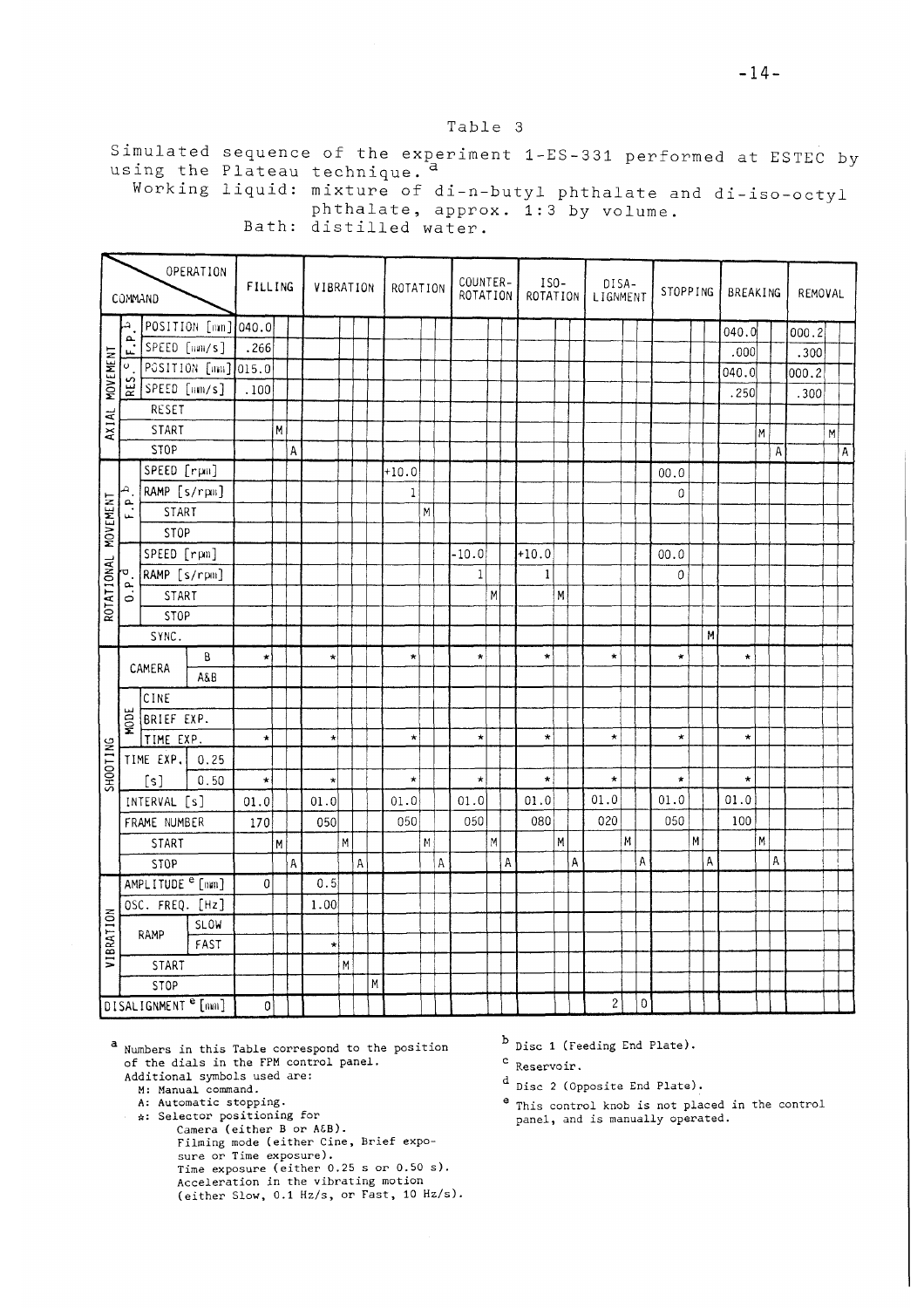#### Table *<4*

Tests with SO-115 and Video News-Colour Films

Every combination of Shutter Angle and Diaphragm Opening indicated in the Table was tested, but asterisks are only placed on those combinations giving good results.

|                   | Shutter      |             | Diaphragm Opening |               |               |                  |  |  |  |  |  |  |  |  |  |
|-------------------|--------------|-------------|-------------------|---------------|---------------|------------------|--|--|--|--|--|--|--|--|--|
| Film              | Angle        | $2 \cdot 8$ | 4                 | 8             | 11            | 16               |  |  |  |  |  |  |  |  |  |
| $SO-115$          | $30^{\circ}$ |             |                   | $\mathcal{L}$ | $\mathcal{C}$ | $\sigma_{\rm c}$ |  |  |  |  |  |  |  |  |  |
|                   | 70°          |             |                   |               | $\Lambda$     | $\mathcal{N}$    |  |  |  |  |  |  |  |  |  |
|                   | 110°         |             |                   |               |               | $\mathcal{N}$    |  |  |  |  |  |  |  |  |  |
| Video News-Colour | $30^{\circ}$ |             | $\mathcal{N}$     | $\mathcal{N}$ | $\mathcal{R}$ | $\mathcal{N}$    |  |  |  |  |  |  |  |  |  |
|                   | $70^{\circ}$ |             |                   | $\mathcal{N}$ | $\mathcal{L}$ | $\mathcal{R}$    |  |  |  |  |  |  |  |  |  |
|                   | 110°         |             |                   | $\mathcal{R}$ | $\mathcal{G}$ | $\mathcal{L}$    |  |  |  |  |  |  |  |  |  |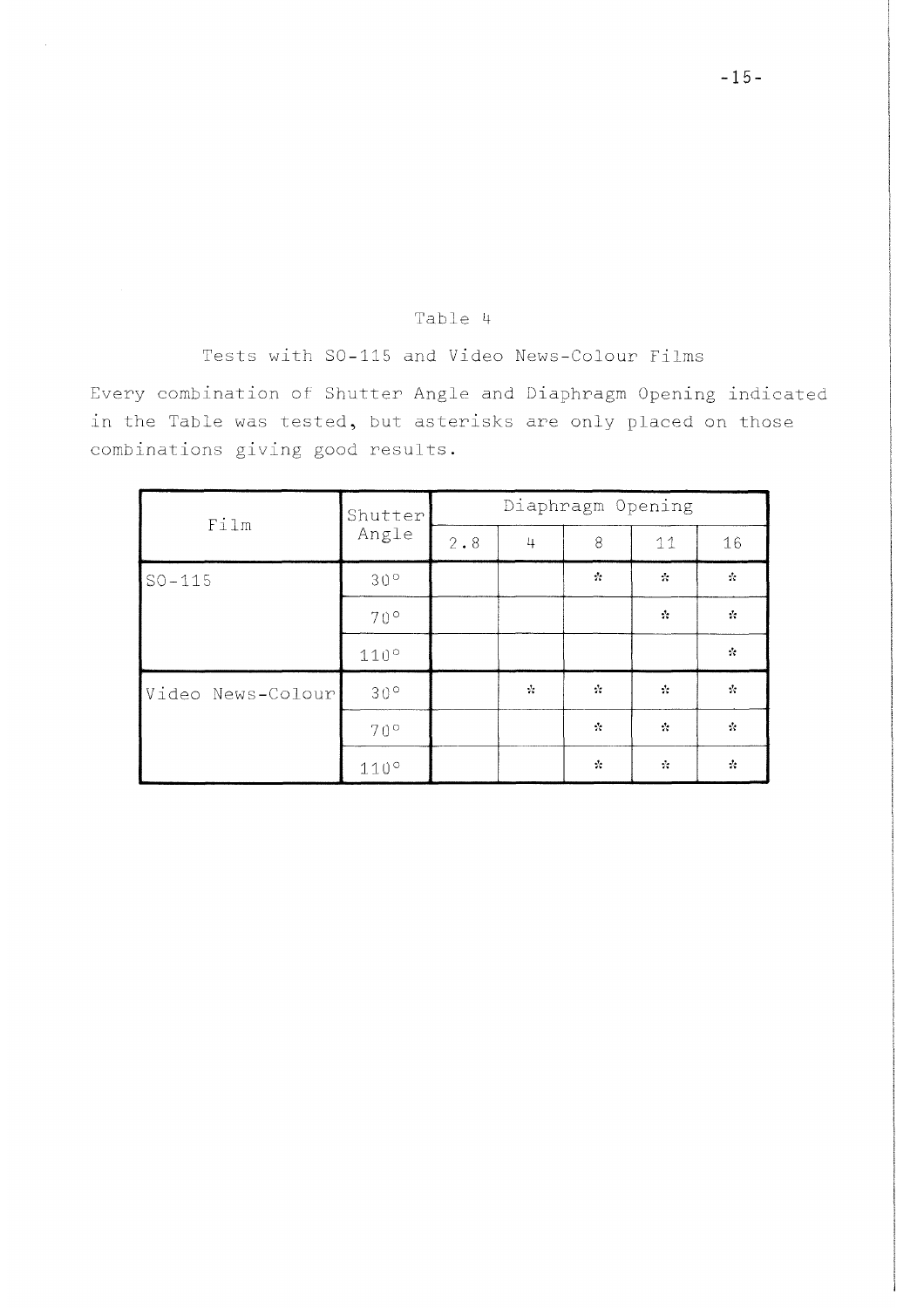

Fig. 2. Micrographs of pictures taken during the test made at ESTEC. H gives the width of the transition layer between clear and dark regions.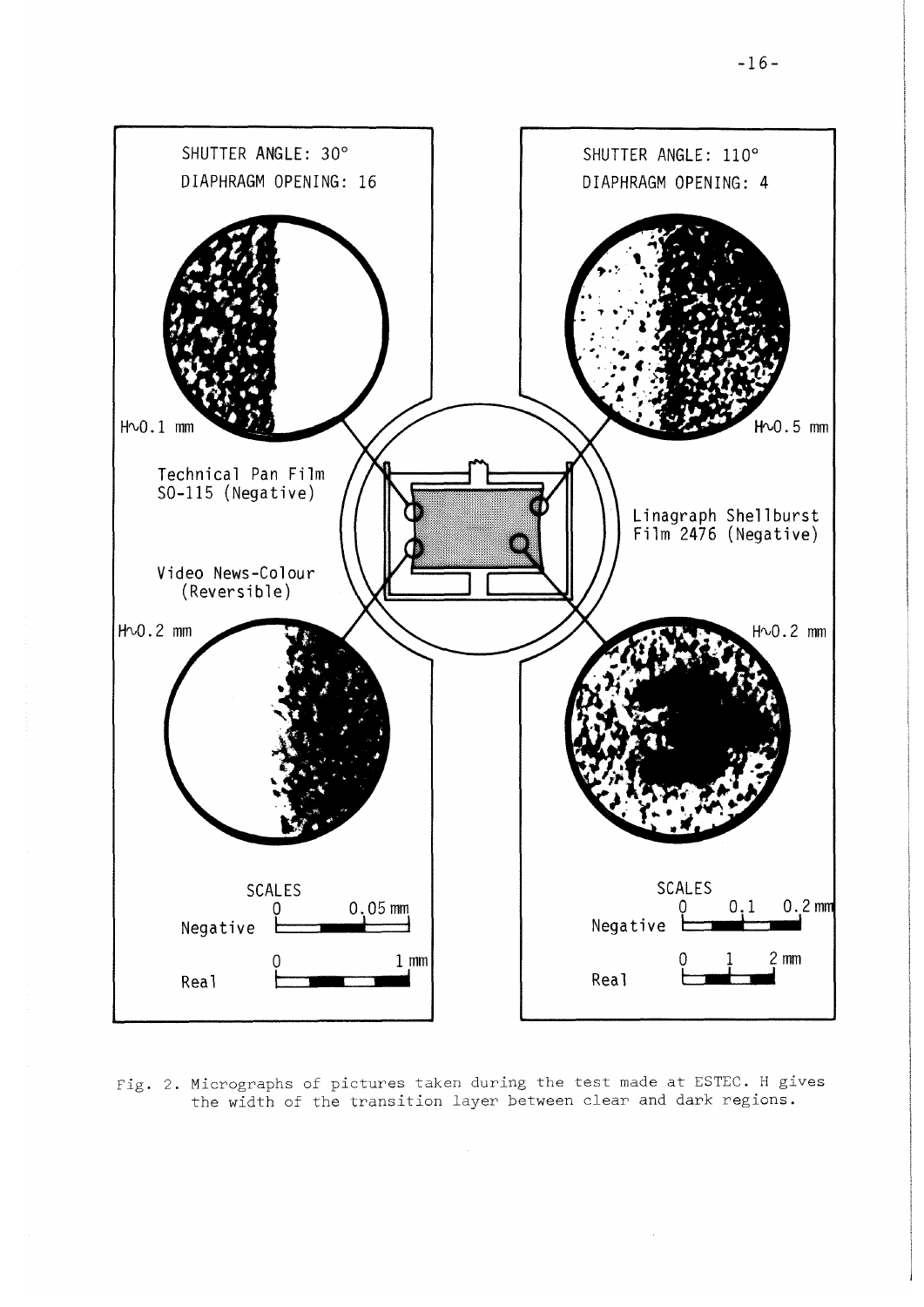

Fig. 3. Breaking-down of the liquid bridge thro tion at constant slenderness L/D (see T a - Initial configuration, t=0 a b - Configuration for t=40 s.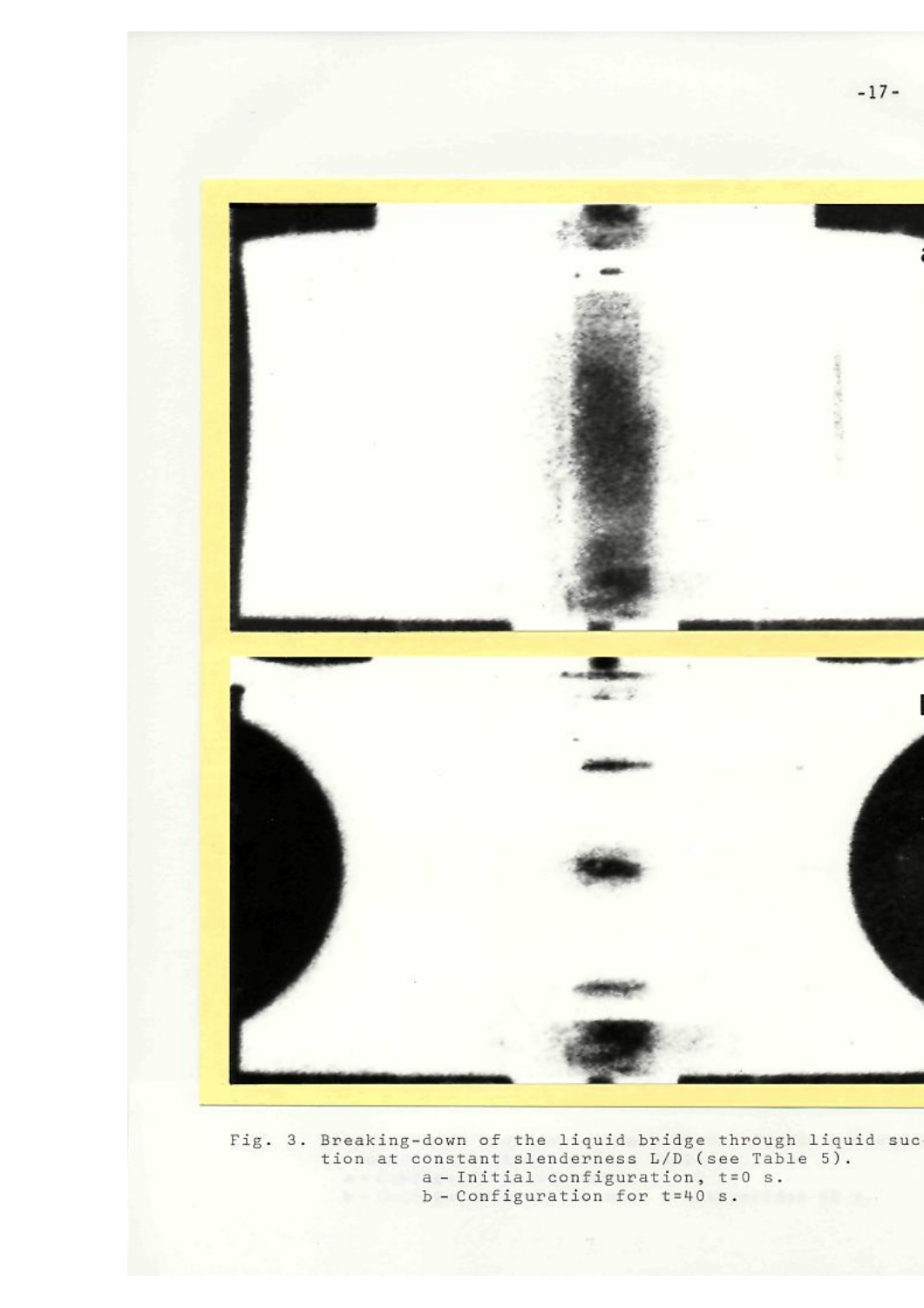



Fig. 4. Contour-lines of the liquid bridges (see Table 5). **Experimental curves** Theoretical curves  $- - -$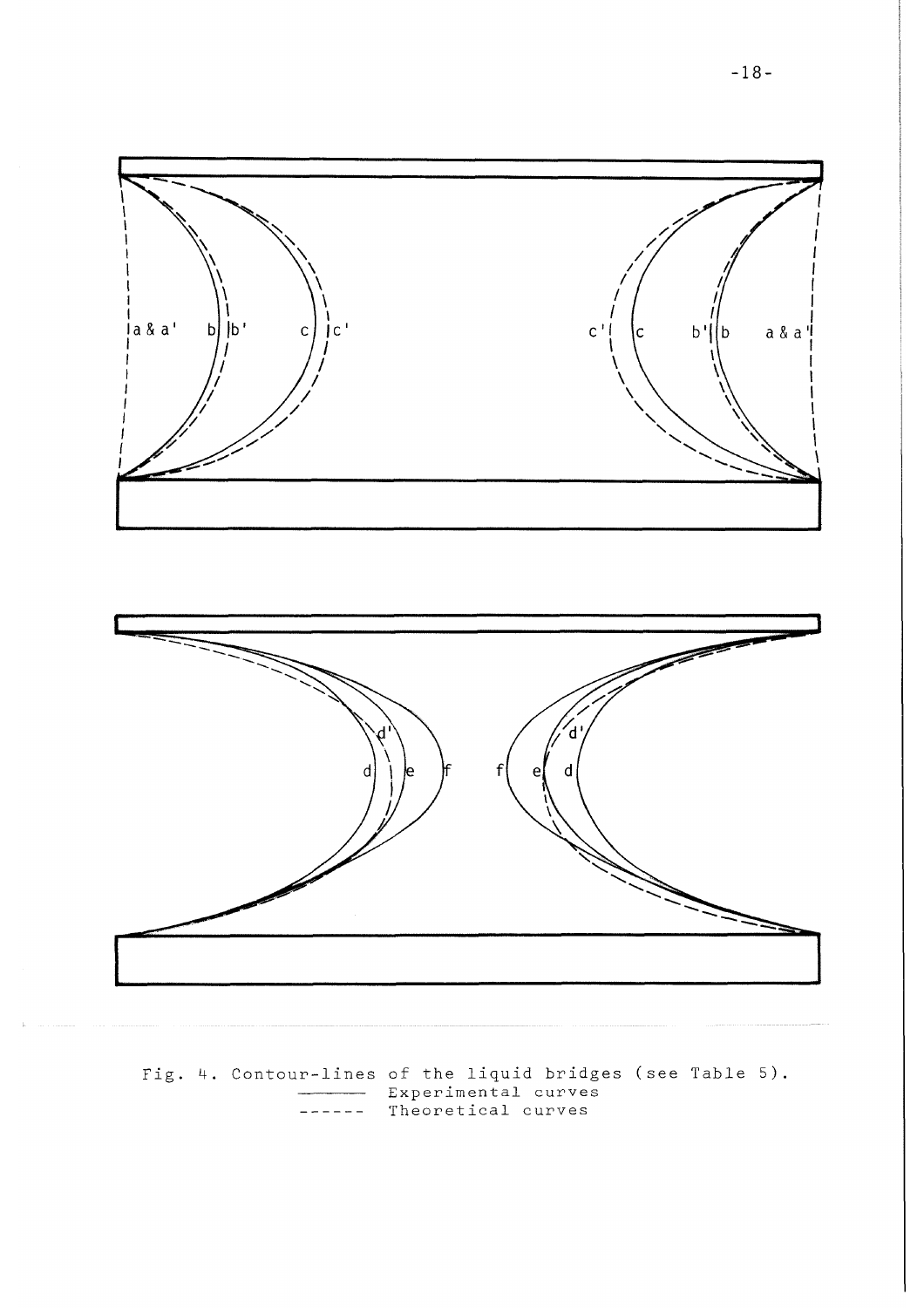| $\sim$<br>w |  |
|-------------|--|
|-------------|--|

| Key in Fig. 4          |                        | Volume  | Time <sup>a</sup> |                                                          |
|------------------------|------------------------|---------|-------------------|----------------------------------------------------------|
| Experimental<br>curves | Theoretical<br>curves  | $V/D^3$ | [s]               | Comments                                                 |
| a                      | $a^{\dagger}$          | 0.319   | $\circ$           | Stable bridge.                                           |
| þ                      | b'                     | 0.200   | 40                |                                                          |
| $\mathcal{C}$          | $\mathsf{C}^{\dagger}$ | 0.095   | 100               |                                                          |
|                        | $d^{\dagger}$          | 0.070   | 116               | Stability limit.                                         |
| d                      |                        | 0.057   | 125               | Unstable bridge.                                         |
| $\epsilon$             |                        | 0.047   | 132               |                                                          |
| f                      |                        | 0.047   | 134               | Unstable bridge, last pic-<br>ture before breaking down. |

Data concerning the curves which appear in Fig. 4

Time is related to volume through the experimental liquid suction law used during the test.

The theoretical curves correspond to the steady liquid bridges having the same volume.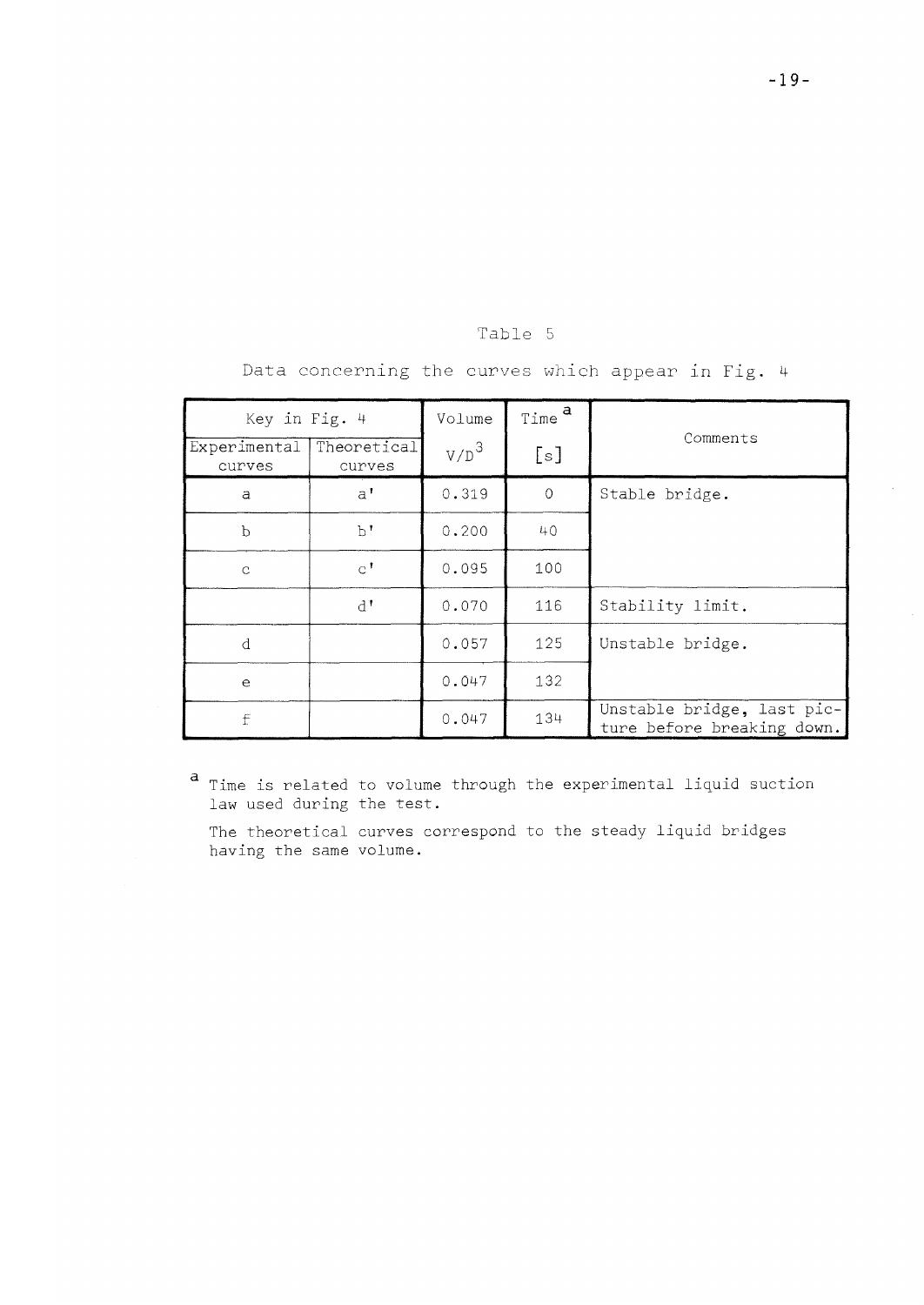

Fig. 5. Suction sequences of short liquid bridges in the equilibrium diagram. Points a, b, c and d are used to identify the several bridges in Table 5.

Slenderness L/D = 0.43 Slenderness L/D = 0.50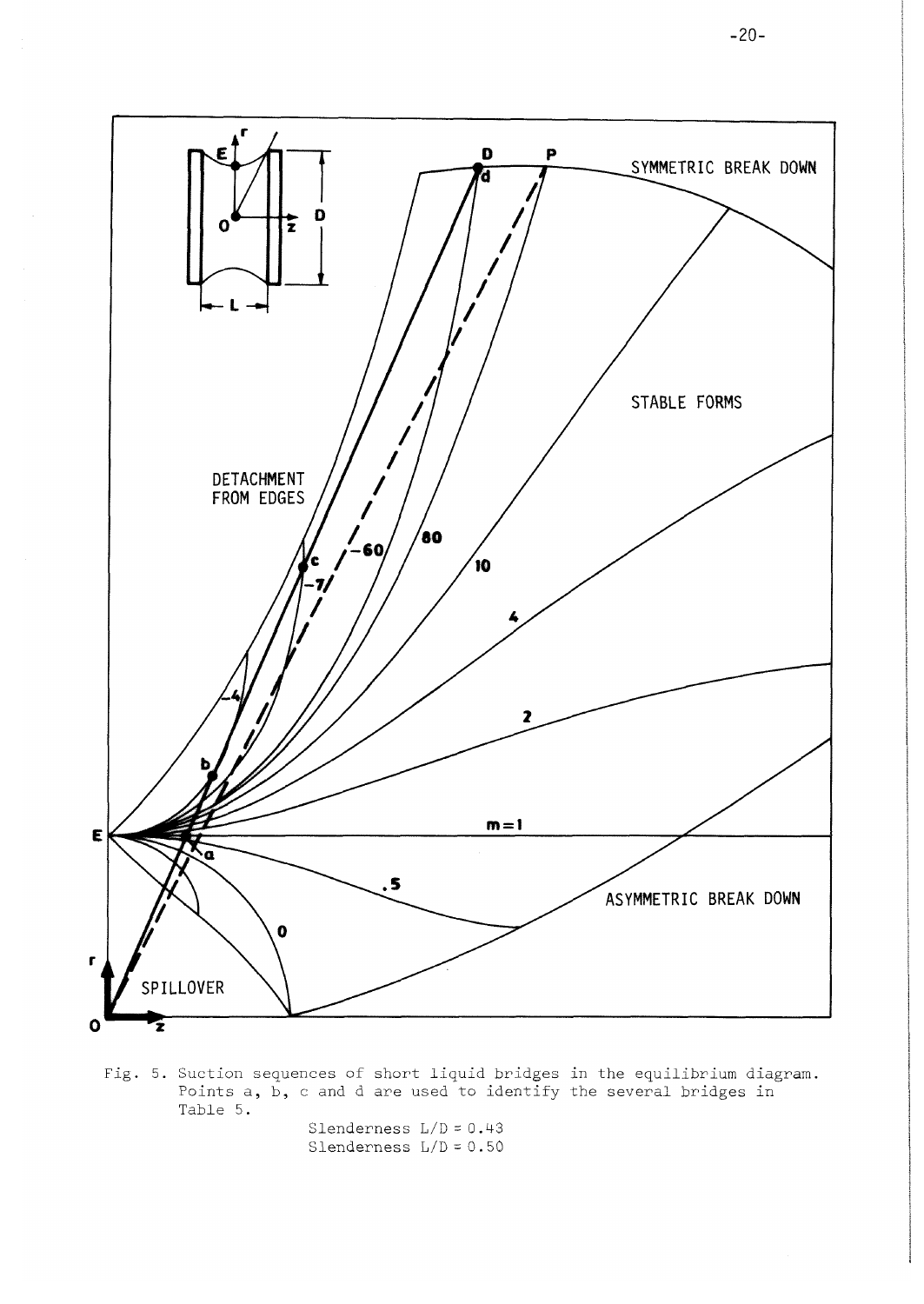

Fig. 6. Detachment from the disc edge, a) Picture, b) Sketch The thin line drawn near the upper disc corresponds to the free surface of the outer supporting liquid.  $L/D = 0.5$ .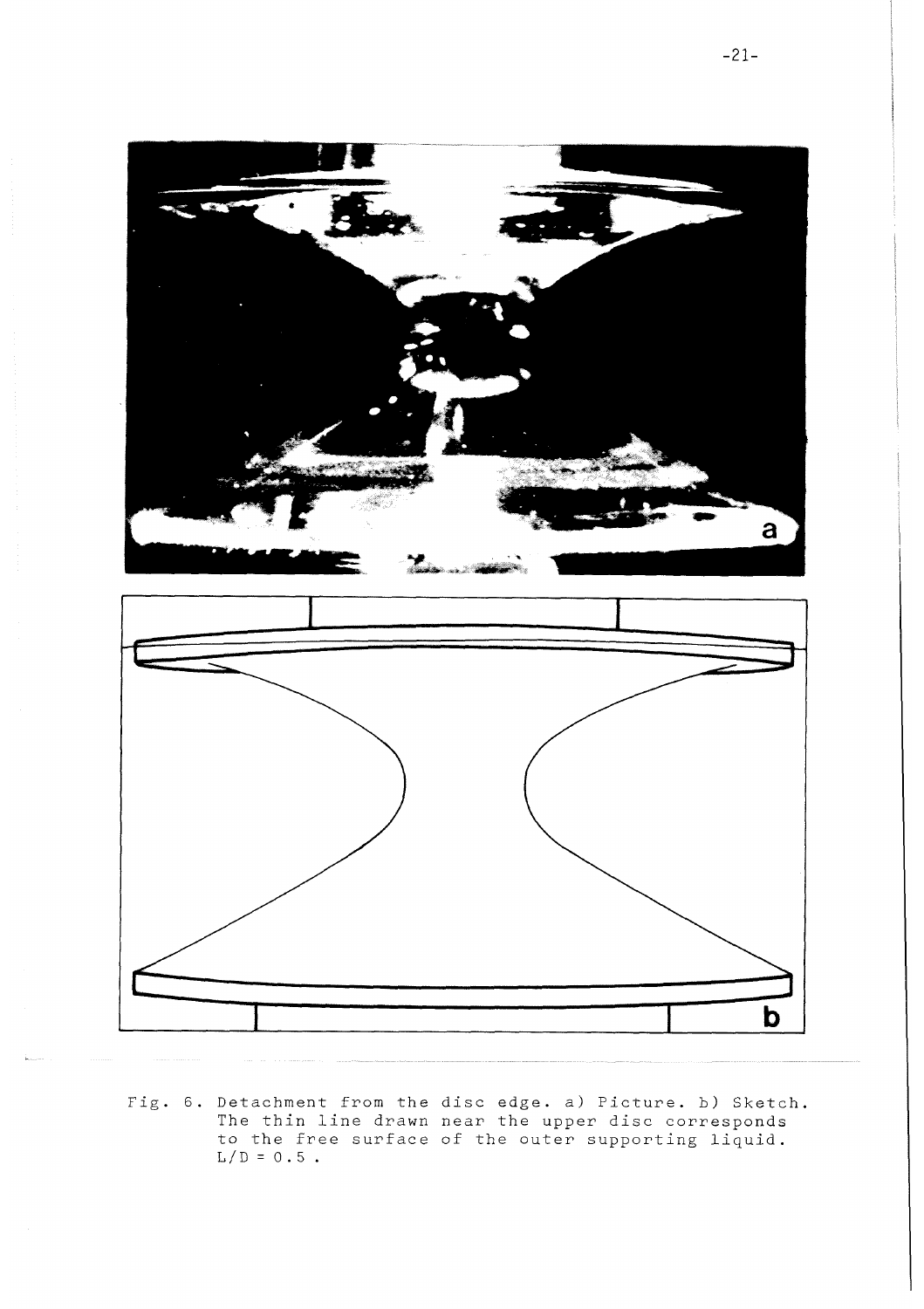# **APPENDIX B**

Suggested sequence for the first part of the experiment 1-ES-331. Working liquid: Dimethyl Silicone (5 cs) plus tracers.<sup>a</sup>

|                     | COMMAND         |                 | OPERATION                      | FILLING      |              | VIBRATION |                |   | ROTATION    |   |   | COUNTER-<br>ROTATION |   |   | ISO-<br>ROTATION |   |   | DISA-<br>LIGNMENT |   |           | <b>STOPPING</b> |   |   | BREAKING |   |   | REMOVAL         |   |     |
|---------------------|-----------------|-----------------|--------------------------------|--------------|--------------|-----------|----------------|---|-------------|---|---|----------------------|---|---|------------------|---|---|-------------------|---|-----------|-----------------|---|---|----------|---|---|-----------------|---|-----|
|                     |                 |                 | POSITION [mm] 100.0            |              |              |           |                |   |             |   |   |                      |   |   |                  |   |   |                   |   |           |                 |   |   | 130.0    |   |   | 000.0           |   |     |
|                     | $\frac{a}{\mu}$ |                 | SPEED [mm/s]                   | .500         |              |           |                |   |             |   |   |                      |   |   |                  |   |   |                   |   |           |                 |   |   | .250     |   |   | .500            |   |     |
| MOVEMENT            | $\sigma$        |                 | POSITION [mm] 084.0            |              |              |           |                |   |             |   |   |                      |   |   |                  |   |   |                   |   |           |                 |   |   | 119.2    |   |   | 000.0           |   |     |
|                     | RES.            |                 | SPEED [mm/s]                   | .420         |              |           |                |   |             |   |   |                      |   |   |                  |   |   |                   |   |           |                 |   |   | .290     |   |   | .420            |   |     |
|                     |                 | RESET           |                                |              |              |           |                |   |             |   |   |                      |   |   |                  |   |   |                   |   |           |                 |   |   |          |   |   |                 |   |     |
| AXIAL               |                 | <b>START</b>    |                                |              | M            |           |                |   |             |   |   |                      |   |   |                  |   |   |                   |   |           |                 |   |   |          | Μ |   |                 | M |     |
|                     |                 | <b>STOP</b>     |                                |              | A            |           |                |   |             |   |   |                      |   |   |                  |   |   |                   |   |           |                 |   |   |          |   | Α |                 |   | ۱A. |
|                     |                 | SPEED [rpm]     |                                |              |              |           |                |   | $+10.0$     |   |   |                      |   |   |                  |   |   |                   |   |           | 00.0            |   |   |          |   |   |                 |   |     |
|                     | A               |                 | RAMP [s/rpm]                   |              |              |           |                |   | $\mathbf 1$ |   |   |                      |   |   |                  |   |   |                   |   |           | $\mathbf 0$     |   |   |          |   |   |                 |   |     |
|                     | نم<br>ند        | <b>START</b>    |                                |              |              |           |                |   |             | M |   |                      |   |   |                  |   |   |                   |   |           |                 |   |   |          |   |   |                 |   |     |
| ROTATIONAL MOVEMENT |                 | <b>STOP</b>     |                                |              |              |           |                |   |             |   |   |                      |   |   |                  |   |   |                   |   |           |                 |   |   |          |   |   |                 |   |     |
|                     |                 | SPEED [rpm]     |                                |              |              |           |                |   |             |   |   | $-10.0$              |   |   | $+10.0$          |   |   |                   |   |           | 00.0            |   |   |          |   |   |                 |   |     |
|                     |                 | RAMP [s/rpm]    |                                |              |              |           |                |   |             |   |   | $\mathbf{1}$         |   |   | $\,1$            |   |   |                   |   |           | 0               |   |   |          |   |   |                 |   |     |
|                     | $\frac{1}{2}$   | <b>START</b>    |                                |              |              |           |                |   |             |   |   |                      | M |   |                  | M |   |                   |   |           |                 |   |   |          |   |   |                 |   |     |
|                     |                 | <b>STOP</b>     |                                |              |              |           |                |   |             |   |   |                      |   |   |                  |   |   |                   |   |           |                 |   |   |          |   |   |                 |   |     |
|                     |                 | SYNC.           |                                |              |              |           |                |   |             |   |   |                      |   |   |                  |   |   |                   |   |           |                 |   | M |          |   |   |                 |   |     |
|                     |                 | CAMERA          | B                              | $\star$      |              | ×         |                |   | $\star$     |   |   | $\star$              |   |   | $\star$          |   |   | $\bullet$         |   |           | $\star$         |   |   | $\star$  |   |   | $\star$         |   |     |
|                     |                 |                 | A&B                            |              |              |           |                |   |             |   |   |                      |   |   |                  |   |   |                   |   |           |                 |   |   |          |   |   |                 |   |     |
|                     |                 | CINE            |                                |              |              |           |                |   |             |   |   |                      |   |   |                  |   |   |                   |   |           |                 |   |   |          |   |   |                 |   |     |
|                     | MODE            | BRIEF EXP.      |                                |              |              |           |                |   |             |   |   |                      |   |   |                  |   |   |                   |   |           |                 |   |   |          |   |   |                 |   |     |
|                     |                 | TIME EXP.       |                                | $\star$      |              | $\star$   |                |   | $\star$     |   |   | $\star$              |   |   | $\star$          |   |   | $\star$           |   |           | $\star$         |   |   | $\star$  |   |   | $\star$         |   |     |
| <b>SHOOTING</b>     |                 | TIME EXP.       | 0.25                           |              |              |           |                |   |             |   |   |                      |   |   |                  |   |   |                   |   |           |                 |   |   | $\star$  |   |   | $\color{red}$ + |   |     |
|                     |                 | [s]             | 0.50                           | $\star$      |              | $\star$   |                |   | $\star$     |   |   | $\star$              |   |   | $\star$          |   |   | $\star$           |   |           | $\star$         |   |   |          |   |   |                 |   |     |
|                     |                 | INTERVAL [s]    |                                | 01.0         |              | 01.0      |                |   | 01.0        |   |   | 01.0                 |   |   | 01.0             |   |   | 01.0              |   |           | 01.0            |   |   | 00.5     |   |   | 00.5            |   |     |
|                     |                 | FRAME NUMBER    |                                | 250          |              | 50        |                |   | 150         |   |   | 150                  |   |   | 150              |   |   | 050               |   |           | 100             |   |   | 250      |   |   | 550             |   |     |
|                     |                 | <b>START</b>    |                                |              | $\mathsf{M}$ |           | $\overline{M}$ |   |             | M |   |                      | M |   |                  | M |   |                   | M |           |                 | M |   |          | M | A |                 | M |     |
|                     |                 | <b>STOP</b>     | AMPLITUDE <sup>e</sup> [mm]    |              | A            | 0.5       |                | A |             |   | A |                      |   | A |                  |   | A |                   |   | A         |                 |   | A |          |   |   |                 |   | Α   |
|                     |                 |                 |                                | 0            |              |           |                |   |             |   |   |                      |   |   |                  |   |   |                   |   |           |                 |   |   |          |   |   |                 |   |     |
|                     |                 | OSC. FREQ. [Hz] |                                |              |              | 0.50      |                |   |             |   |   |                      |   |   |                  |   |   |                   |   |           |                 |   |   |          |   |   |                 |   |     |
|                     |                 | RAMP            | <b>SLOW</b><br>FAST            |              |              |           |                |   |             |   |   |                      |   |   |                  |   |   |                   |   |           |                 |   |   |          |   |   |                 |   |     |
| VIBRATION           |                 | START           |                                |              |              | $\star$   | M              |   |             |   |   |                      |   |   |                  |   |   |                   |   |           |                 |   |   |          |   |   |                 |   |     |
|                     |                 | <b>STOP</b>     |                                |              |              |           |                | M |             |   |   |                      |   |   |                  |   |   |                   |   |           |                 |   |   |          |   |   |                 |   |     |
|                     |                 |                 | DISALIGNMENT <sup>e</sup> [mm] | $\mathbf{0}$ |              |           |                |   |             |   |   |                      |   |   |                  |   |   | $\mathbf{1}$      |   | $\pmb{0}$ |                 |   |   |          |   |   |                 |   |     |

a Numbers in this Table correspond to the position of the dials in the FPM control panel. Additional symbols used are:

- 
- M: Manual command.
- A: Automatic stopping. • \*: Selector positioning for
	- - Camera (either B or A£B). Filming mode (either Cine, Brief exposure or Time exposure). Time exposure (either 0.25 s or 0.50 s). Acceleration in the vibrating motion (either Slow, 0.1 Hz/s, or Fast, 10 Hz/s).
- b Disc 1 (Feeding End Plate).
- Reservoir.
- Disc 2 (Opposite End Plate).
- This control knob is not placed in the control panel, and is manually operated.

 $\mathbf{I}$